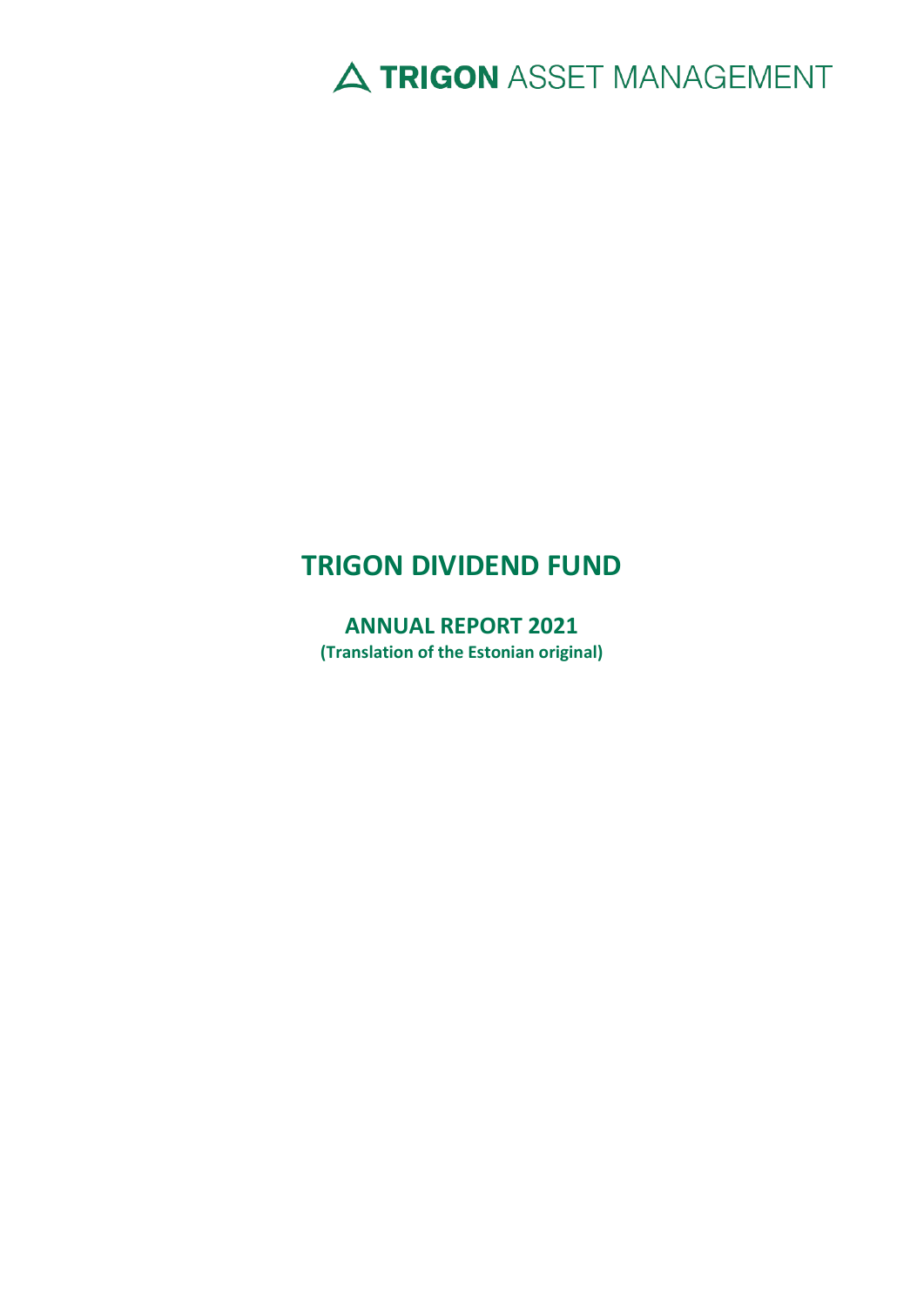# Table of contents

| Signatures of the Fund Management Company's Management Board to the Annual Report 20215 |  |
|-----------------------------------------------------------------------------------------|--|
|                                                                                         |  |
|                                                                                         |  |
|                                                                                         |  |
|                                                                                         |  |
|                                                                                         |  |
|                                                                                         |  |
|                                                                                         |  |
|                                                                                         |  |
|                                                                                         |  |
|                                                                                         |  |
|                                                                                         |  |
|                                                                                         |  |
|                                                                                         |  |
|                                                                                         |  |
|                                                                                         |  |
|                                                                                         |  |
|                                                                                         |  |
|                                                                                         |  |
|                                                                                         |  |
|                                                                                         |  |
|                                                                                         |  |
|                                                                                         |  |
|                                                                                         |  |
|                                                                                         |  |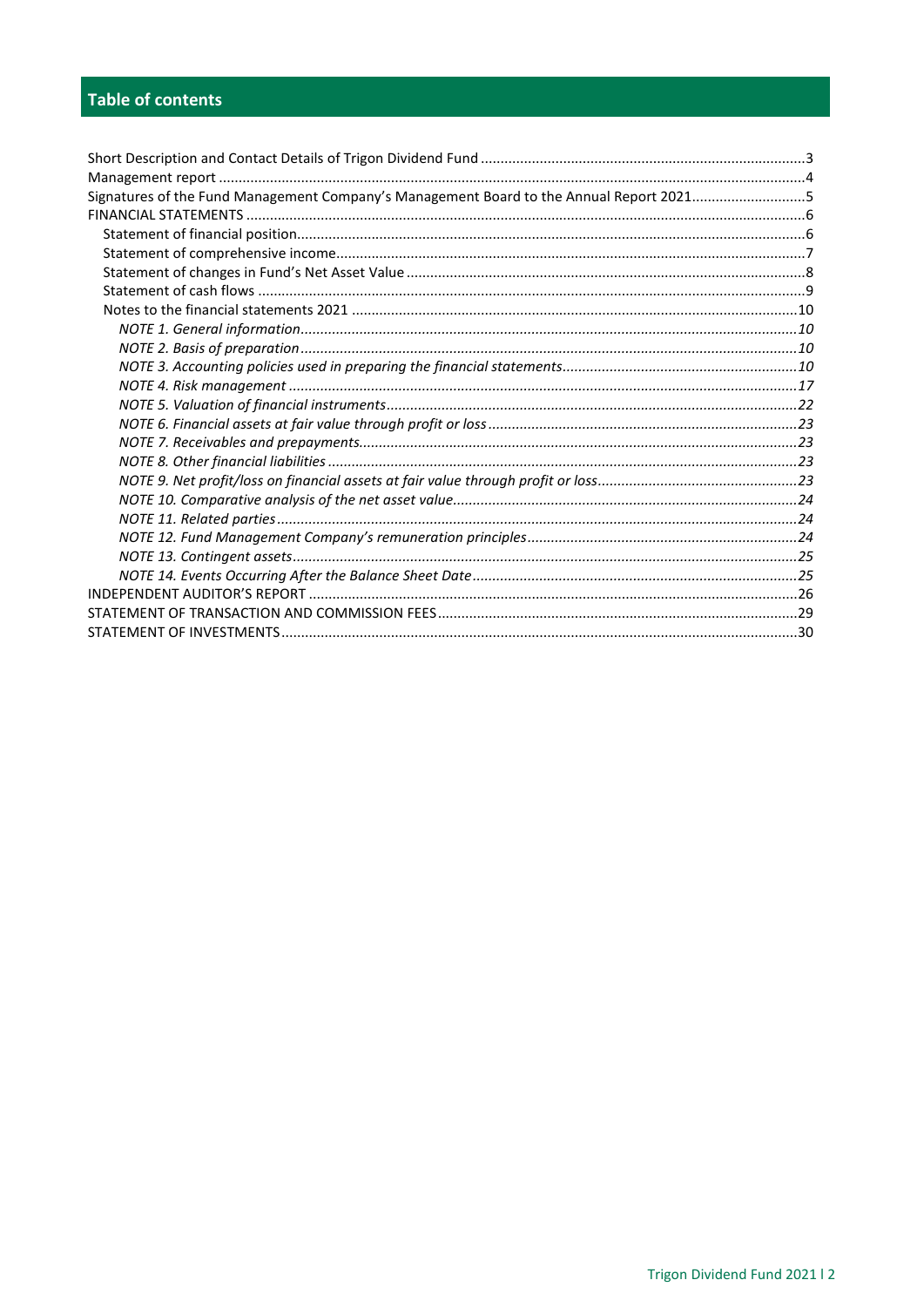#### <span id="page-2-0"></span>**Name**

Investment Fund Trigon Dividend Fund

#### **Legal address**

Pärnu road 18 10141 Tallinn Estonia

Tel.: + 372 6 679 200 Fax: + 372 6 679 221

## **Main Activities**

Trigon Dividend Fund invests in companies around the world with high or growing dividend yields. Although the Fund's main focus is on equities, the Fund may also invest in other instruments, such as convertible bonds or high-yield bonds, to achieve its investment objectives. The Fund invests in companies with a strong balance sheet and free cash flow for sustainable dividend payments.

The Fund's objective is the long-term growth of assets.

#### **Fund Management Company**

AS Trigon Asset Management

#### **Fund Manager**

Mihkel Välja Mehis Raud

### **Depositary**

Swedbank AS

#### **Auditor**

AS PricewaterhouseCoopers Pärnu road 15 10141 Tallinn Estonia

Tel.: + 372 6 141 800 Fax: + 372 6 141 900

## **Reporting period**

1 January 2021 – 31 December 2021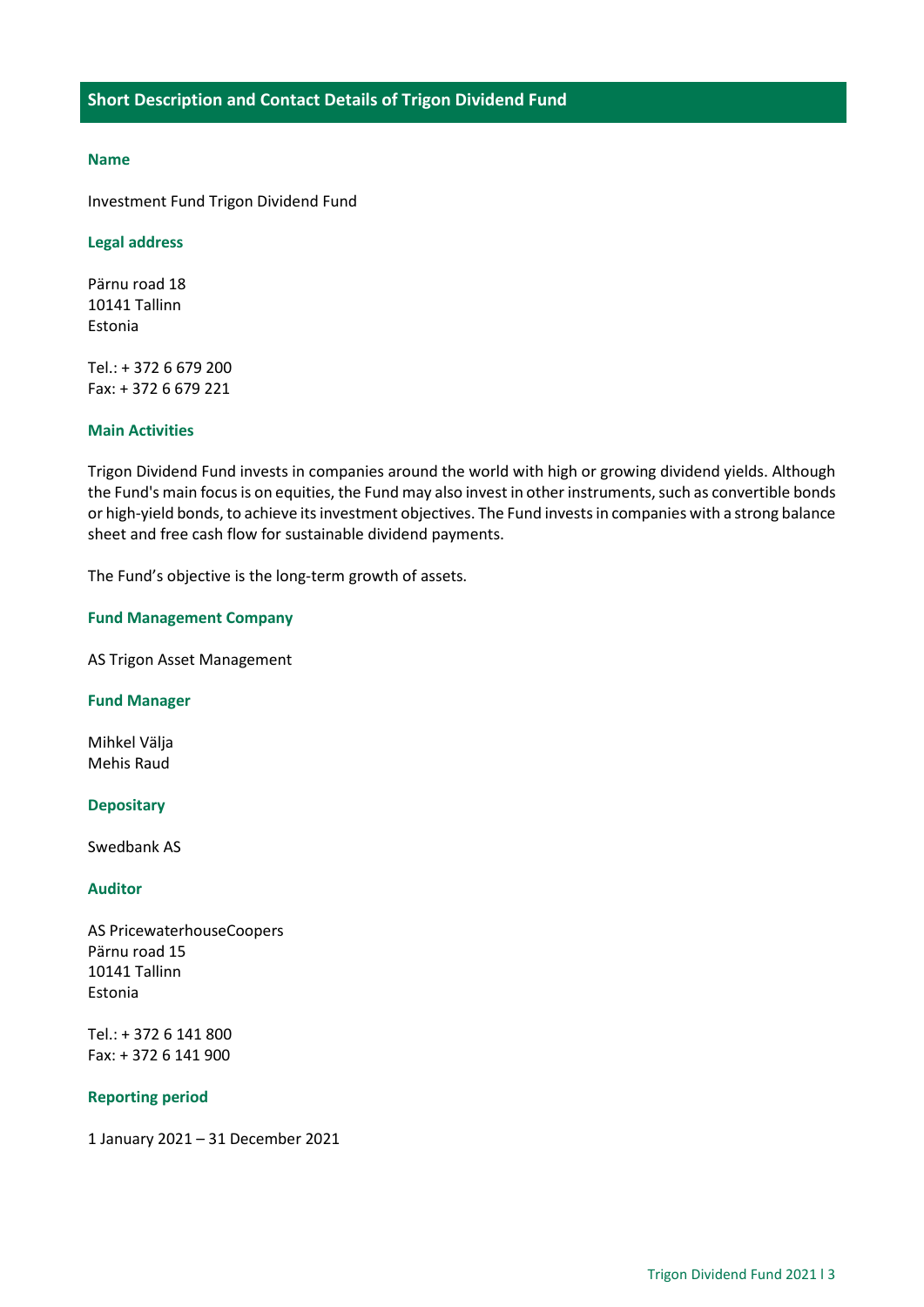## <span id="page-3-0"></span>**Management report**

Trigon Dividend Fund (hereinafter: the Fund) is a contractual investment fund that invests in companies with high or growing dividend yields. As of February 28, 2020, the name of Trigon Baltic Fund was changed to Trigon Dividend Fund. From that date, the investment strategy changed significantly. Previously, the Fund invested mainly in the Baltic region. Trigon Dividend Fund now invests in companies around the world with high or rising dividend yields. Although the Fund's main focus is on equities, the Fund may also invest in other instruments, such as convertible bonds or high-yield bonds, to achieve its investment objectives. The Fund's portfolio consists of approximately 25-50 different companies. The Fund invests in companies with a strong balance sheet and free cash flow for sustainable dividend payments. The Fund aims to provide long-term capital appreciation while offering higher market risk-adjusted returns.

The second year of operation of the Trigon Dividend Fund was very successful. In 2021, the Trigon Dividend Fund offered a return of 27.5% to its 800+ investors. By comparison, the MSCI World High Dividend Yield Index, a global high-dividend yield, rose 24.4% in euro terms. The assets under management of the Fund increased from 1.6 million to 4.0 million euros during the last year.

In December, the second payment was made to the investors of the D unit of the Trigon Dividend Fund. The payout was 0.92 euros per D unit, which gave a dividend yield of 7.1%. As a result, the NAV or net asset value of the D unit also decreased by the amount of the payout. The next payment will take place in December this year, i.e., distributions to D unit investors will be made once a year. No distributions will be made on the C unit and they will be reinvested on an ongoing basis.

In 2021, Slovenian companies contributed the most to the Trigon Dividend Fund, accounting for almost a third of the total portfolio return. The largest increase in Slovenian companies was the local bank NLB, which offered a 76% return with dividends during the year, and the insurance company Sava Re, with a total return of 55%. The price levels of Slovenian companies continue to be very attractive, and we still see room for growth there, so entering 2022, Slovenia will still have the largest share of the portfolio. The clear leader in terms of sectors was the financial sector, with an average annual share of 38% in the Fund, which also accounted for more than half of the portfolio's 2021 return. Entering 2022, we will continue to feel comfortable in the financial sector, which accounts for just under a third of the portfolio.

The 18.4% (as of 31.12.2021) share of bonds with a high interest rate of 5–11% in the portfolio adds stability to the Trigon Dividend Fund portfolio during the steeper movements of the stock markets, which has doubled from the level of 8.9% in August.

The net asset value of the Fund as at the end of December 2021 was 4.0 (31.12.2020: 1.6) million euros. The Fund has three different types of units. The value of the Fund's C unit was 21.0412 (31.12.2020: 16.5043) euros, increasing by 27.5% during the year, the net asset value of the Fund's eQ unit (eQ Osinko) was 10.3741 (31.12.2020: 7.9394) euros, rising by 30.67%. The net asset value of the Fund's D unit as of 31 December 2021 was 12.3734 (31.12.2020: 10.4453) euros, increasing by 18.5% per unit during the year. The return of the Fund's D unit differs from the return of the C unit by the amount distributed.

At the end of December 2021, shares and bonds accounted for 93.31% (31.12.2020: 98.56) of the market value of the Fund's investments, the remaining part being cash in bank accounts, dividends, and other receivables (for investment securities sold). In terms of the companies, as at 31 December 2021, the Fund's largest investments were in Telekom Slovenije, which accounted for 5.97% and Crosschem 2024 bonds for 5.05%. The Fund's investments were distributed among 13 countries - companies in Austria, Croatia, the Czech Republic, Estonia, Hungary, Kazakhstan, Latvia, Lithuania, Poland, Romania, Russia, Slovenia, and Turkey.

Mihkel Välja Fund Manager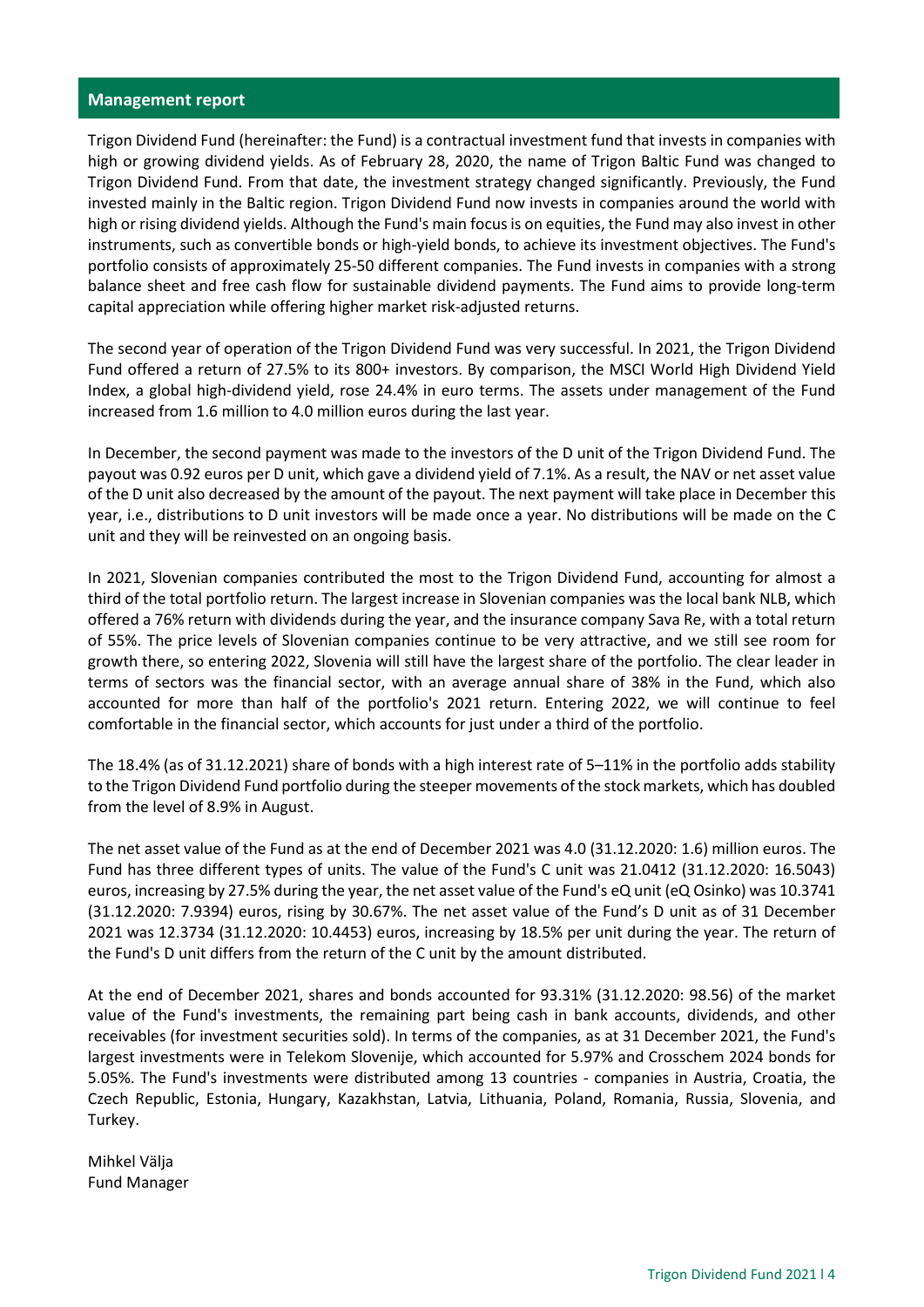## <span id="page-4-0"></span>**Signatures of the Fund Management Company's Management Board to the Annual Report 2021**

The Fund Management Company AS Trigon Asset Management has prepared the Trigon Dividend Fund's annual report 2021, which includes the management report, financial statements, statement of investments, statement of transaction and commission fees and which is accompanied by an independent auditor's report.

/signed/

Mehis Raud AS Trigon Asset Management Member of the Management Board

Tallinn, April 27, 2022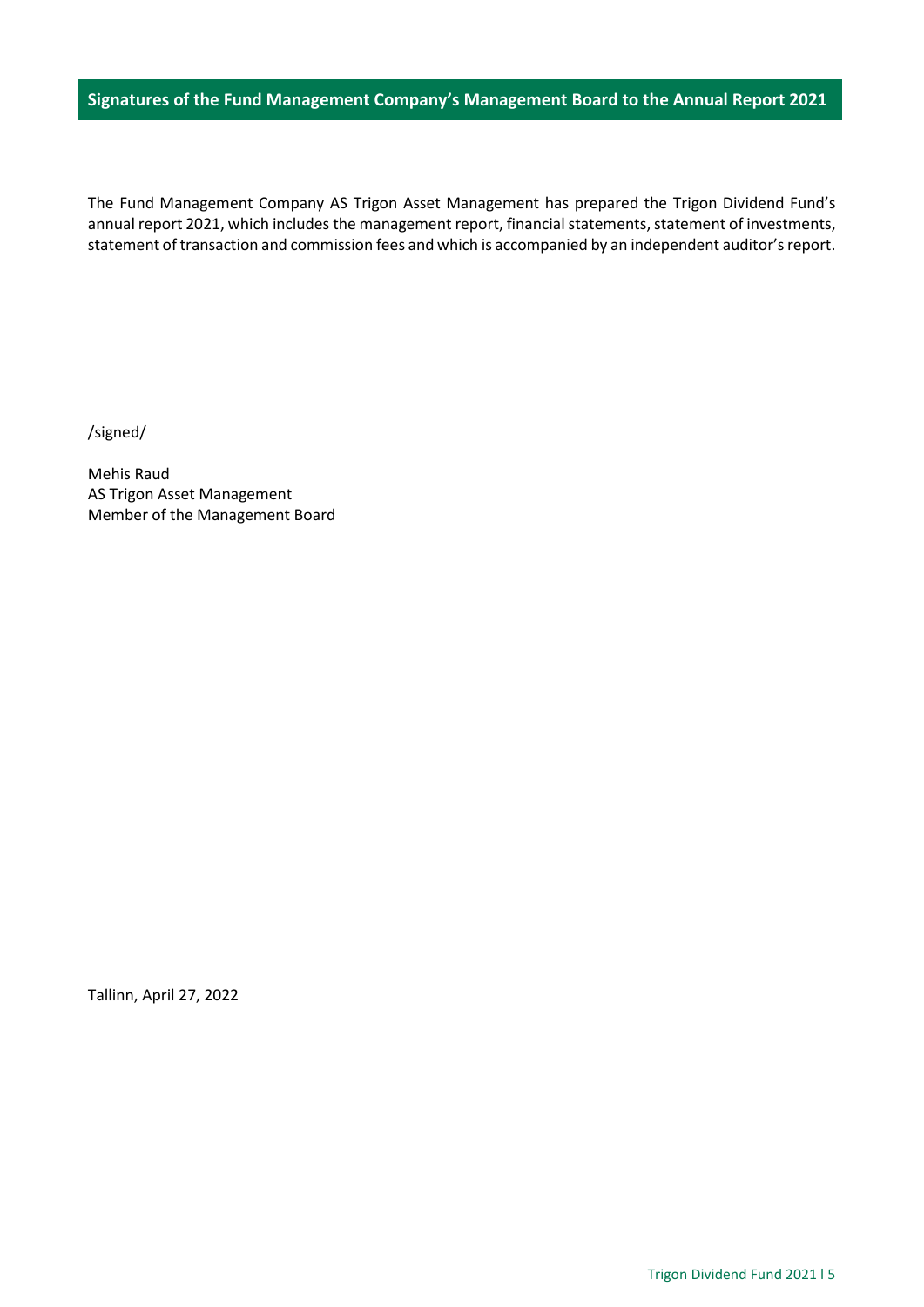## <span id="page-5-1"></span><span id="page-5-0"></span>**Statement of financial position**

In euros

| <b>ASSETS</b>                                                 |         | Note 31.12.2021 31.12.2020 |           |
|---------------------------------------------------------------|---------|----------------------------|-----------|
| Cash and cash equivalents                                     |         | 261,362                    | 23,298    |
| Financial assets at fair value through profit or loss         | Note 6  | 3,734,547                  | 1,613,707 |
| Receivables and prepayments                                   | Note 7  | 4.154                      | 198       |
| <b>TOTAL ASSETS</b>                                           |         | 4,000,063                  | 1,637,203 |
|                                                               |         |                            |           |
| <b>LIABILITIES</b>                                            |         |                            |           |
| Other financial liabilities                                   | Note 8  | 9,751                      | 13,579    |
| Fund's net assets attributable to holders of redeemable units | Note 10 | 3,990,312                  | 1,623,624 |
| <b>TOTAL LIABILITIES</b>                                      |         | 4,000,063                  | 1,637,203 |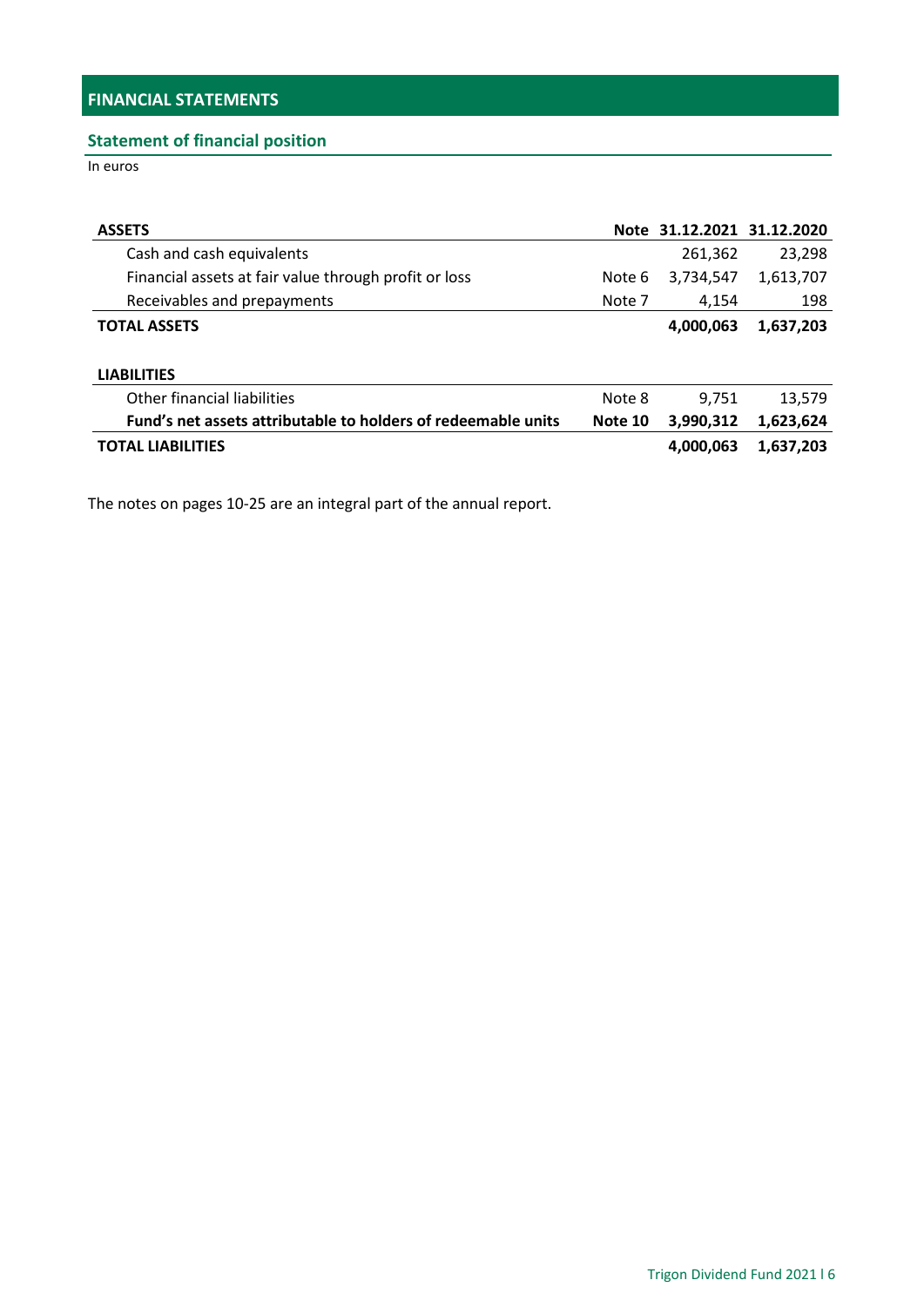# <span id="page-6-0"></span>**Statement of comprehensive income**

In euros

| <b>INCOME</b>                                                                  | <b>Note</b> | 01.01-31.12.2021 | 01.01-31.12.2020 |
|--------------------------------------------------------------------------------|-------------|------------------|------------------|
| Interest income                                                                |             | 27,409           | 2,307            |
| Dividend income                                                                |             | 99,016           | 11,763           |
| Net profit/loss from financial assets at fair value<br>through profit or loss  | Note 9      | 537,450          | 145,373          |
| Net foreign currency gain/losses                                               |             | 9,985            | $-1,401$         |
| <b>TOTAL INCOME</b>                                                            |             | 673,860          | 158,042          |
| <b>EXPENSES</b>                                                                |             |                  |                  |
| Management fee                                                                 | Note 11     | 1,403            | 1,945            |
| Performance fee                                                                |             | 99,782           | 13,222           |
| Depositary fee                                                                 |             | 18,050           | 6,892            |
| <b>Transaction costs</b>                                                       |             | 1,857            | 427              |
| Other expenses                                                                 |             | 8,016            | 192              |
| <b>TOTAL EXPENSES</b>                                                          |             | 129,108          | 22,678           |
| <b>OPERATING PROFIT</b>                                                        |             | 544,752          | 135,364          |
| Distributions to holders of redeemable units                                   |             | 84,483           | 4,547            |
| <b>FUND'S NET ASSETS ATTRIBUTABLE TO HOLDERS OF</b><br><b>REDEEMABLE UNITS</b> |             | 460,269          | 130,818          |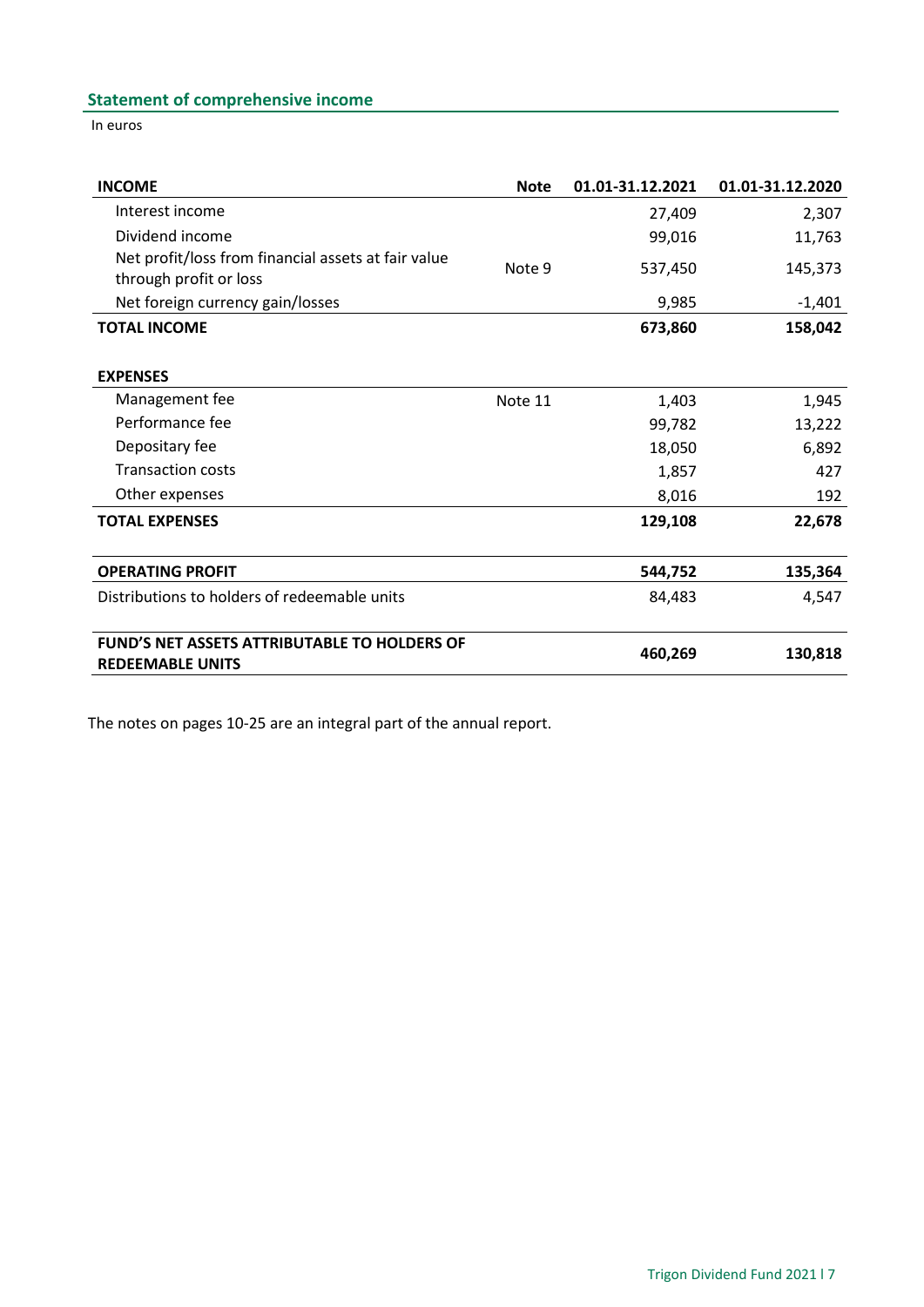# <span id="page-7-0"></span>**Statement of changes in Fund's Net Asset Value**

In euros

|                                                                    | 01.01-31.12.2021 | 01.01-31.12.2020 |
|--------------------------------------------------------------------|------------------|------------------|
| Fund's net assets at the beginning of the reporting period         | 1,623,624        | 318,315          |
| Proceeds from redeemable units issued                              | 1,994,642        | 1,254,932        |
| Redemption of redeemable units                                     | $-88,223$        | $-75,894$        |
| Fund's net assets attributable to holders of redeemable units      | 460,269          | 130,818          |
| Fund's net assets at the end of the reporting period               | 3,990,311        | 1,623,624        |
| Fund's Net Asset Value per unit at the end of the reporting period |                  |                  |
| eQ Osinko                                                          | 10.374           | 7.9394           |
| C unit                                                             | 21.0412          | 16.5043          |
| D unit                                                             | 12.3734          | 10.4453          |
| <b>Number of units outstanding</b>                                 | 232,082.201      | 104,733.849      |
| eQ Osinko                                                          | 6,663.460        | 7,759.716        |
| C unit                                                             | 130,596.235      | 90,623.549       |
| D unit                                                             | 94,822.506       | 6,350.584        |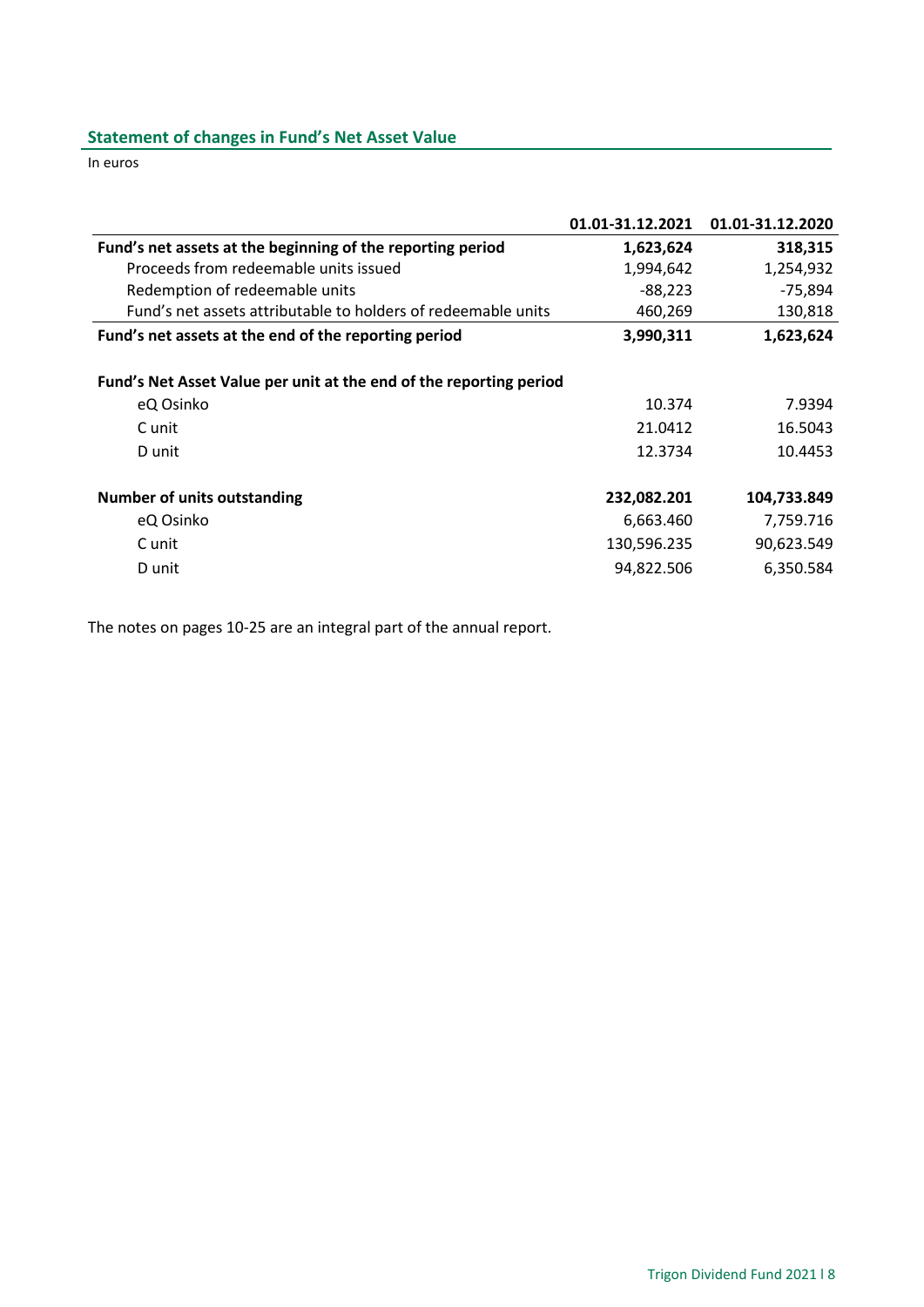# <span id="page-8-0"></span>**Statement of cash flows**

In euros

| Cash flows from Fund's operating activities                            | 01.01-31.12.2021 | 01.01-31.12.2020 |
|------------------------------------------------------------------------|------------------|------------------|
| Interest received                                                      | 20,606           | 1,714            |
| Interest paid                                                          |                  | -3               |
| Dividends received                                                     | 94,884           | 11,764           |
| Proceeds from the sale of financial assets                             | 854,355          | 503,882          |
| Purchase of financial assets                                           | $-2,423,848$     | $-1,690,186$     |
| Operating expenses paid                                                | $-130,066$       | $-14,506$        |
| Total cash outflow from Fund's operating activities                    | $-1,584,069$     | $-1,187,336$     |
| Cash flows from Fund's financing activities                            |                  |                  |
| Proceeds from redeemable units issued                                  | 1,994,840        | 1,254,733        |
| Redemption of redeemable units                                         | $-88,223$        | $-75,894$        |
| Distributions to holders of redeemable units                           | $-84,483$        | $-4,547$         |
| Total cash inflow from Fund's financing activities                     | 1,822,133        | 1,174,293        |
| <b>Total cash flows</b>                                                | 238,064          | $-13,043$        |
| Change in cash and cash equivalents                                    | 238,064          | $-13,043$        |
| Cash and cash equivalents at the beginning of the accounting<br>period | 23,298           | 36,410           |
| Effect of exchange rate changes on cash and cash equivalents           | 0                | -69              |
| Cash and cash equivalents at the end of the accounting<br>period       | 261,362          | 23,298           |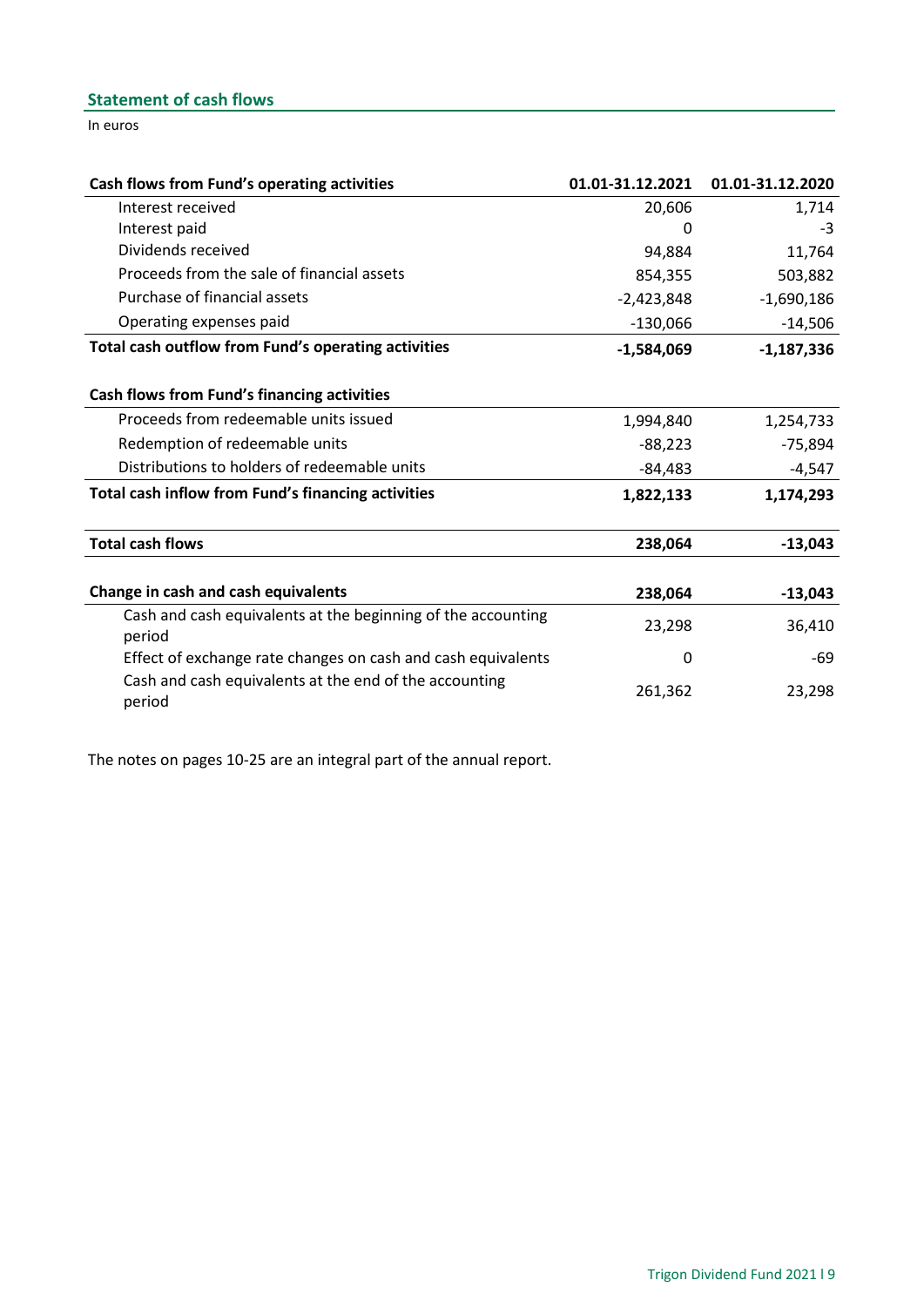## <span id="page-9-0"></span>**Notes to the financial statements 2021**

### <span id="page-9-1"></span>**NOTE 1. General information**

Trigon Dividend Fund (former Trigon Baltic Fund) is a public open-end common investment fund registered in the Republic of Estonia.

The Fund is managed by AS Trigon Asset Management, with its registered office at Pärnu road 18, 10141 Tallinn. The parent company (61%) of AS Trigon Asset Management is AS Trigon Capital.

The Fund is under the supervision of the Estonian Financial Supervisory Authority.

The objective of the Fund is a long-term capital growth of the Fund's assets. The Fund is investing its assets into different securities and other financial instruments abiding by the investment limits set out by the law and the Fund's rules.

### <span id="page-9-2"></span>**NOTE 2. Basis of preparation**

The financial statements of the Fund have been prepared in accordance with International Financial Reporting Standards as adopted by the European Union (IFRS EU). Financial reporting principles of investment funds are set out by the Investment Funds Act, Accounting Act and Regulation no. 8 of the Minister of Finance of February 26, 2018 "Requirements for fund reports subject to disclosure". The financial statements have been prepared to take into account the regulation of determining the net asset value of the Fund, adopted under the Investment Funds Act §54 subsection 11.

The financial statements of the Fund have been prepared in accordance with IFRS to the extent that complies with the requirements of the Investment Funds Act and Regulation no. 8 of the Minister of Finance. In case of non-compliance, the Fund has taken into account the requirements provided in the Investment Funds Act and Regulation no. 8 of the Minister of Finance.

#### <span id="page-9-3"></span>**NOTE 3. Accounting policies used in preparing the financial statements**

The financial statements of the Fund have been prepared on a historical cost basis except for financial instruments at fair value through profit or loss, which are measured at fair value.

#### **Foreign currency transactions and balances**

#### Functional and presentation currency

The financial statements of Trigon Dividend Fund are presented in euros. Fund's functional currency is also the euro.

#### Transactions and balances in foreign currency

Transactions in currencies other than the euro are translated into euros at the last bid exchange rates of depository bank of the transactions trade date. Monetary assets and liabilities denominated in foreign currencies at the reporting date are translated into euro at the last bid exchange rates of depository bank at the reporting date. Foreign currency gains and losses, arising on financial instruments denominated in foreign currencies, are recognised through profit or loss in the line-item *Net foreign currency losses* in the statement of comprehensive income.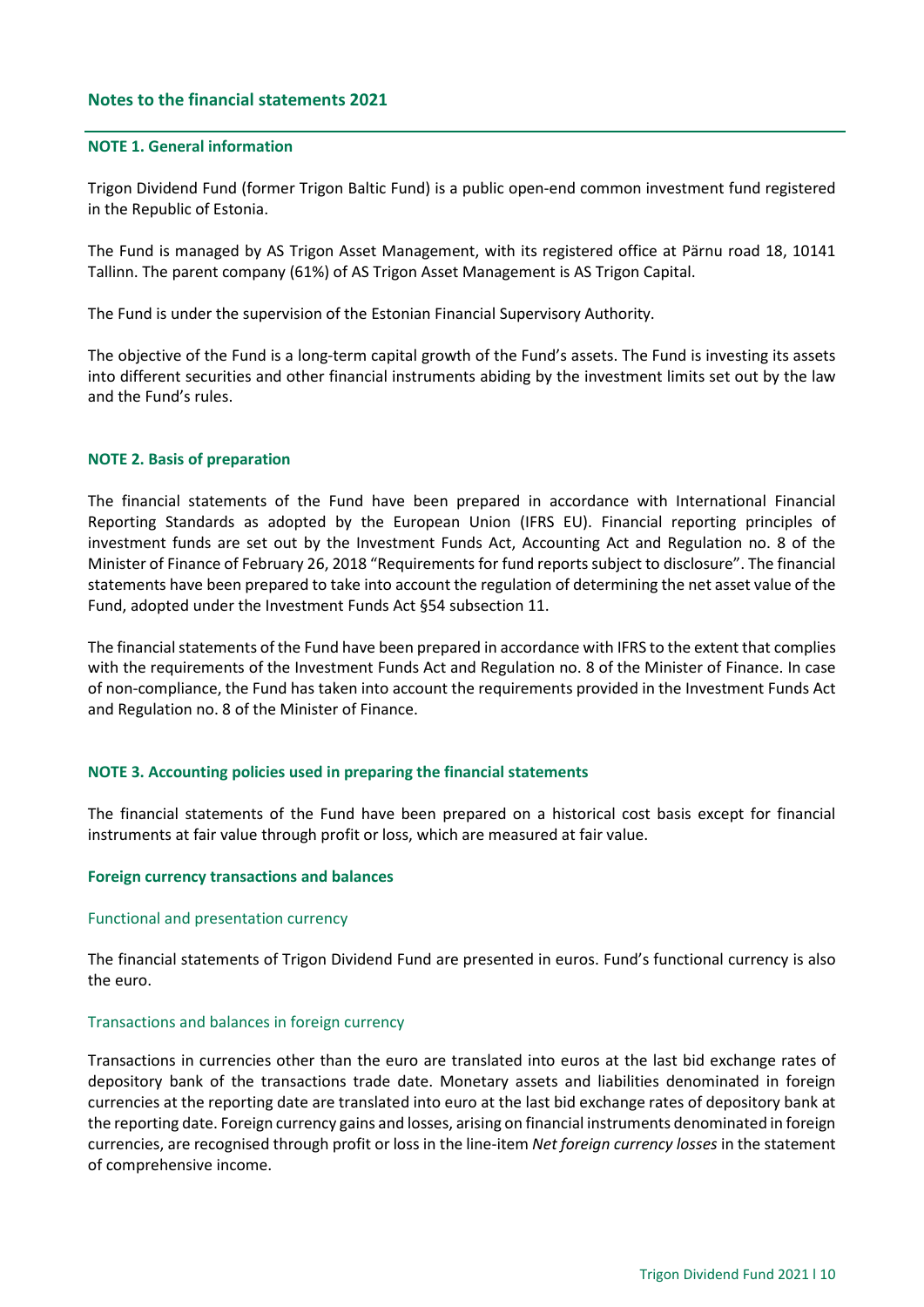### **Management estimates**

The preparation of the financial statements in conformity with IFRS requires the management of the Fund Management Company to make judgements, estimates and assumptions that affect the application of accounting policies and the reported amounts of assets, liabilities, income, and expenses. Although judgments are based on the management's best knowledge, actual results may differ from the estimates. Estimates and underlying assumptions are reviewed on an ongoing basis. Revisions to accounting estimates are recognised in the period in which the estimates are revised and in any future periods affected.

According to the management, there have not been any events that would have affected the recognition of assets, liabilities, income, or expenses.

### **Financial assets and liabilities**

Cash and cash equivalents, term deposits, securities and other receivables are classified as financial assets. Securities comprise financial assets referred to in the Securities Market Act §2 (a share or other similar tradable right; debt security, convertible security or other tradable debt obligation issued, a subscription right or other tradable right, an investment fund unit; a money market instrument; derivative security or a derivative contract; a tradable depositary receipt). Liabilities to Fund's Management Company, unitholders and other liabilities are classified as financial liabilities.

## **Classification of financial assets and financial liabilities**

The Fund classifies financial assets and financial liabilities into the following categories:

- financial assets at fair value through profit or loss equities and investment fund units as these investments do not include only principal and interest payments;
- financial assets at amortised cost cash and cash equivalents, receivables and prepayments are recognised at amortised cost;
- financial liabilities at amortised cost liabilities to a depositary bank and Fund Management Company are recognised at amortised cost.

The Fund has at the end of the accounting period following financial assets and financial liabilities:

| In euros                     |                                                          |                                                               |                                             | 31.12.2021 | 31.12.2020 |
|------------------------------|----------------------------------------------------------|---------------------------------------------------------------|---------------------------------------------|------------|------------|
|                              | Financial assets at                                      |                                                               | Cash and cash<br>equivalents                | 261,362    | 23,298     |
| <b>Financial assets</b>      | amortised cost                                           |                                                               | Receivables and<br>prepayments              | 4.154      | 198        |
|                              | Financial assets at fair<br>value through profit or loss | Mandatory measurement at<br>fair value through profit or loss | Equities, fund units<br>and debt securities | 3,734,547  | 1,613,707  |
| <b>Financial liabilities</b> | Financial liabilities at amortised cost                  |                                                               | Other financial<br>liabilities              | 9,751      | 13,579     |

### **IFRS 9 category class (as defined in the Fund)**

#### Recognition and derecognition

Financial assets and liabilities are recognised initially when the Fund becomes a party to the contractual provisions of the instrument.

Regular way purchases and sales of financial assets are recognised on trade date, the date on which the Company commits to purchase or sell the asset.

At initial recognition, the Fund measures financial assets or liabilities at its fair value plus, in the case of a financial asset or liabilities not at fair value through profit or loss, transaction costs that are directly attributable to the acquisition of the financial assets or emission of the financial liabilities.

Transaction costs of financial assets and liabilities carried at fair value through profit or loss are recognised as an expense in the statement of comprehensive income.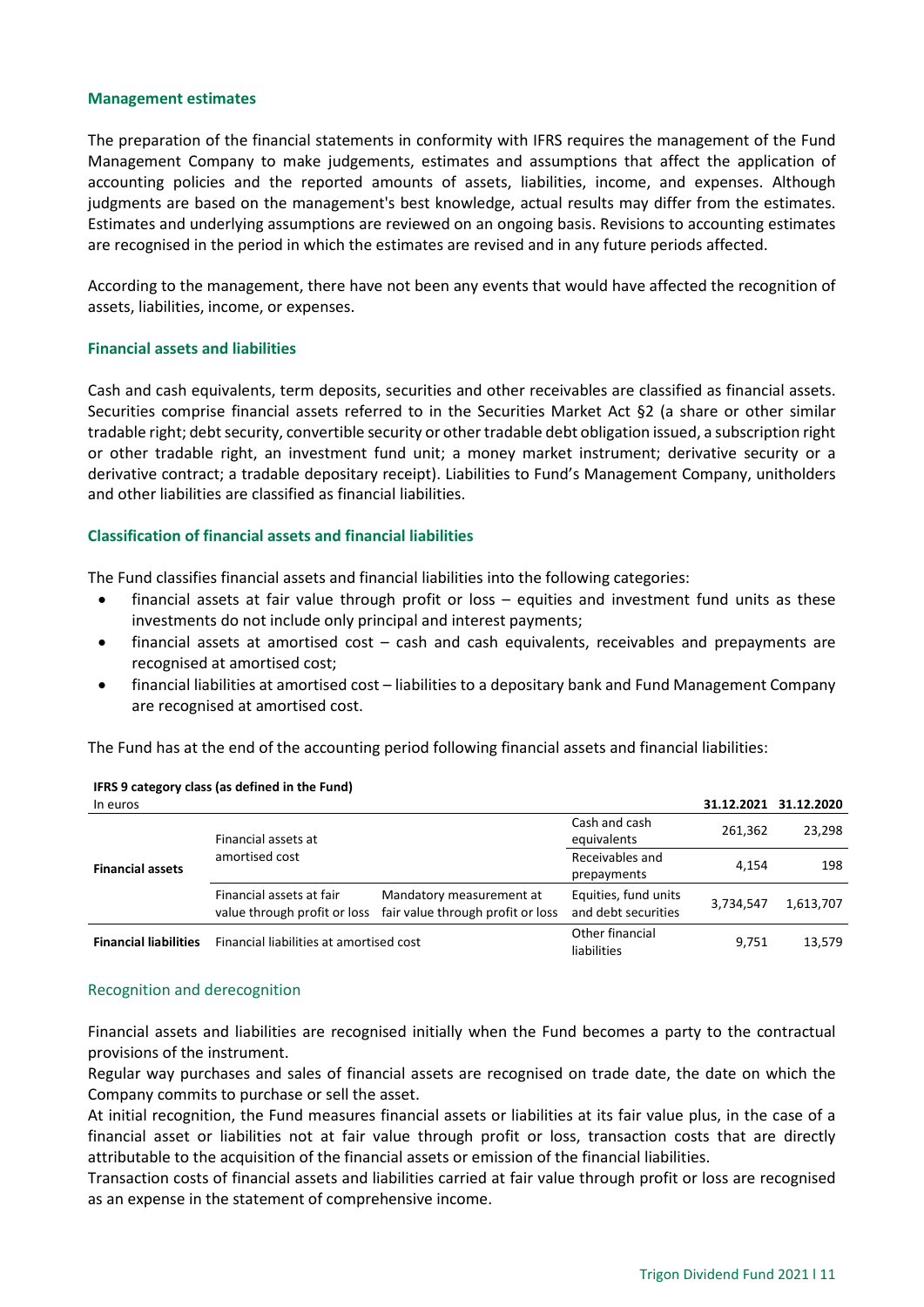Financial assets are derecognised when the contractual rights to the cash flows of the financial assets have expired or have been transferred and the Fund has transferred substantially all risks and rewards of ownership. Financial liabilities are derecognised only when they are extinguished (the contractual obligations are discharged, cancelled, or expired).

#### Subsequent measurement

### *Financial assets: debt instruments*

Subsequent measurement of the debt instruments depends on the Fund's business model for managing the financial assets and the cash flow characteristics of the assets.

Fair value through profit or loss (FVTPL): assets that do not meet the criteria for amortised cost or fair value through comprehensive income are measured at fair value through profit or loss (FVTPL). A gain or loss on debt instruments that are subsequently measured at FVTPL is recognised in the statement of comprehensive income in the line-item *Net profit/loss on financial assets at fair value through profit or loss* and presented in the period in which it arises. Such fair value gain and loss includes also contractual interests earned from relevant instruments.

Amortised cost: assets that are held for collection of contractual cash flows where those cash flows represent solely payments of principal and interest are measured at amortised cost. Interest income from these financial assets is included in finance income using the effective interest rate method. Any gain or loss arising on derecognition is recognised directly in the statement of comprehensive income and presented in *Other income*. Foreign exchange gains and losses and impairment losses are presented as separate line items in the statement of comprehensive income.

#### *Equity instruments*

The Fund subsequently measures all equity investments at fair value through profit and loss. Changes in the fair value are recognised in *Net gain/loss from financial assets at fair value through profit or loss* in the statement of comprehensive income.

## *Impairment of financial assets*

The Fund assesses on a forward-looking basis the expected credit losses (ECL) associated with its debt instruments carried at amortised cost. The impairment methodology applied depends on where there has been a significant increase in credit risk.

The measurement of the expected credit losses reflects: (i) an unbiased and probability-weighted amount that is determined by evaluating a range of possible outcomes, (ii) time value of money and (iii) all reasonable and supportable information that is available without undue cost and effort at the end of each reporting period about past events, current conditions, and economic forecasts of future conditions.

For trade receivables and contract assets without a significant financing component, the Fund applies a simplified approach permitted by IFRS 9 and measures the allowance for impairment losses at expected lifetime credit losses from initial recognition of the receivable. The Fund uses a provision matrix in which allowance for impairment losses is calculated for trade receivables falling into different ageing or overdue periods.

## **Offsetting**

Financial assets and financial liabilities are offset, and the net amount presented in the statement of financial position only when the Fund has legal right to offset and intends to settle or realise the assets and liabilities simultaneously.

#### **Fair value measurement**

Fair value is the amount of which a Fund's asset could be sold to the independent interested party on the measurement date.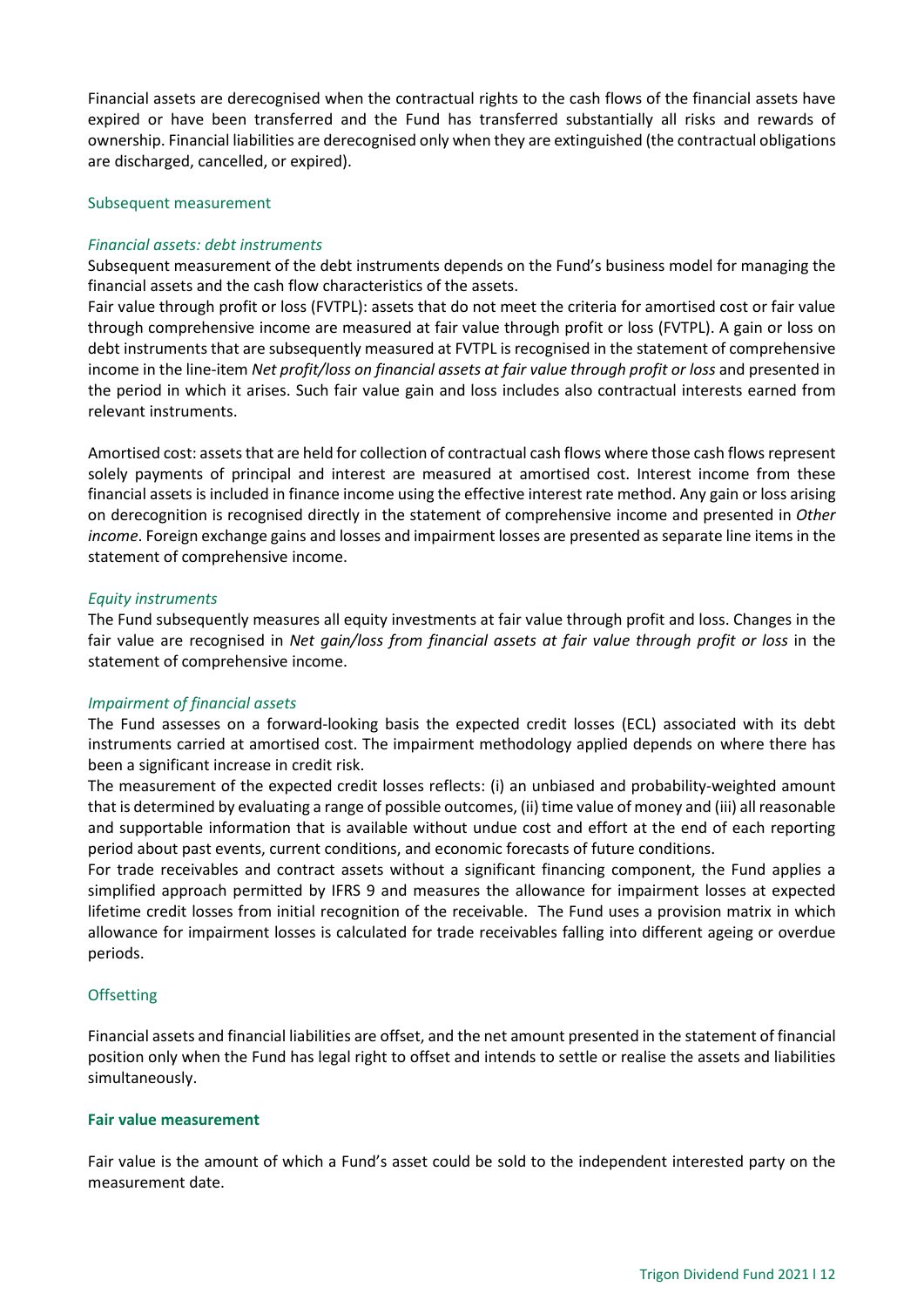The net asset value of the Fund is determined according to "Net Asset Value Calculation Rules of Investment Funds" as approved by the management board of AS Trigon Asset Management. These rules determine the valuation of the securities traded on a regulated market, securities not traded on a regulated market and other financial assets and financial liabilities of the Fund.

Fund recognises all investments into securities at fair value through profit or loss except these investments whose fair value cannot be determined. The financial statements of the Fund for the year 2021 have been prepared under the standard IFRS 13 "Fair Value Measurement" where the financial assets and liabilities traded on a regulated market are determined at the market close price if it remains within the bid-ask spread. If the close price does not fall in this spread, the Management Company will determine the value within the bid-ask spread, which most accurately reflects the fair value of specific security.

The fair value of the security (other than debt security) traded on a regulated market is determined based on the closing price of that regulated market on the valuation date. If the closing price is not available, the midmarket price of the regulated market on the valuation date is applied. If the mid-market price is also unavailable, the latest bid price of the regulated market on the valuation date is applied. In case that no bid price is available, the latest share price determined in the manner described above is applied.

The value of debt security traded on a regulated market is determined by applying the average ask and bid price ((ask+bid)/2) given by sources of quotes accepted by the currently used information provider on the valuation date (mid-market price). If the mid-market price is not available, the closing price on the valuation date is applied. If no closing price is available, the mid-market price of the last banking day is applied.

Valuation of security, which is not traded on a regulated market, takes place, above all, by applying the valuation models set out by IFRS. Fair value is the probable selling price of the security, which is determined prudently, in good faith and bearing in mind the best interests of unitholders and at which independent and experienced parties would agree to conclude a transaction.

The value of a share of a unit of an investment fund traded on a regulated market is determined as the value of the security traded on a regulated market. The value of a unit of a common fund not traded on a regulated market is be determined based on the latest known redemption or repurchasing price or, if such price is unavailable, based on the net asset value of the fund.

If the fair value of the assets cannot be reliably determined, then they can be recognised at acquisition cost or the fair value will be determined by the management of Fund Management Company using the valuation methods. The valuation methods used by the Management Company include recent arm's length transactions between independent parties, references to other similar instruments, discounted cash flow analyses and option pricing models and other methods based on market information as much as possible and as little as possible on internal sources.

## **Recognition of revenue**

## *Interest*

Interest income and expenses are recognised in the statement of comprehensive income using the effective interest rate method. The effective interest rate is the rate that exactly discounts estimated future cash flows through the expected life of the financial instrument to the net carrying amount of the financial asset. When calculating the effective interest rate, the Fund estimates cash flows considering all contractual terms of the financial instrument but does not consider future credit losses. Interest received or receivable is recorded in the statement of comprehensive income in the line of *Interest income*.

## *Dividends*

Dividend income is recognised in the statement of comprehensive income on the date when the right to receive payment is established. This is usually the ex-dividend date. Dividend income from equities designated as at fair value through profit or loss is recognised as a separate line-item *Dividend income*.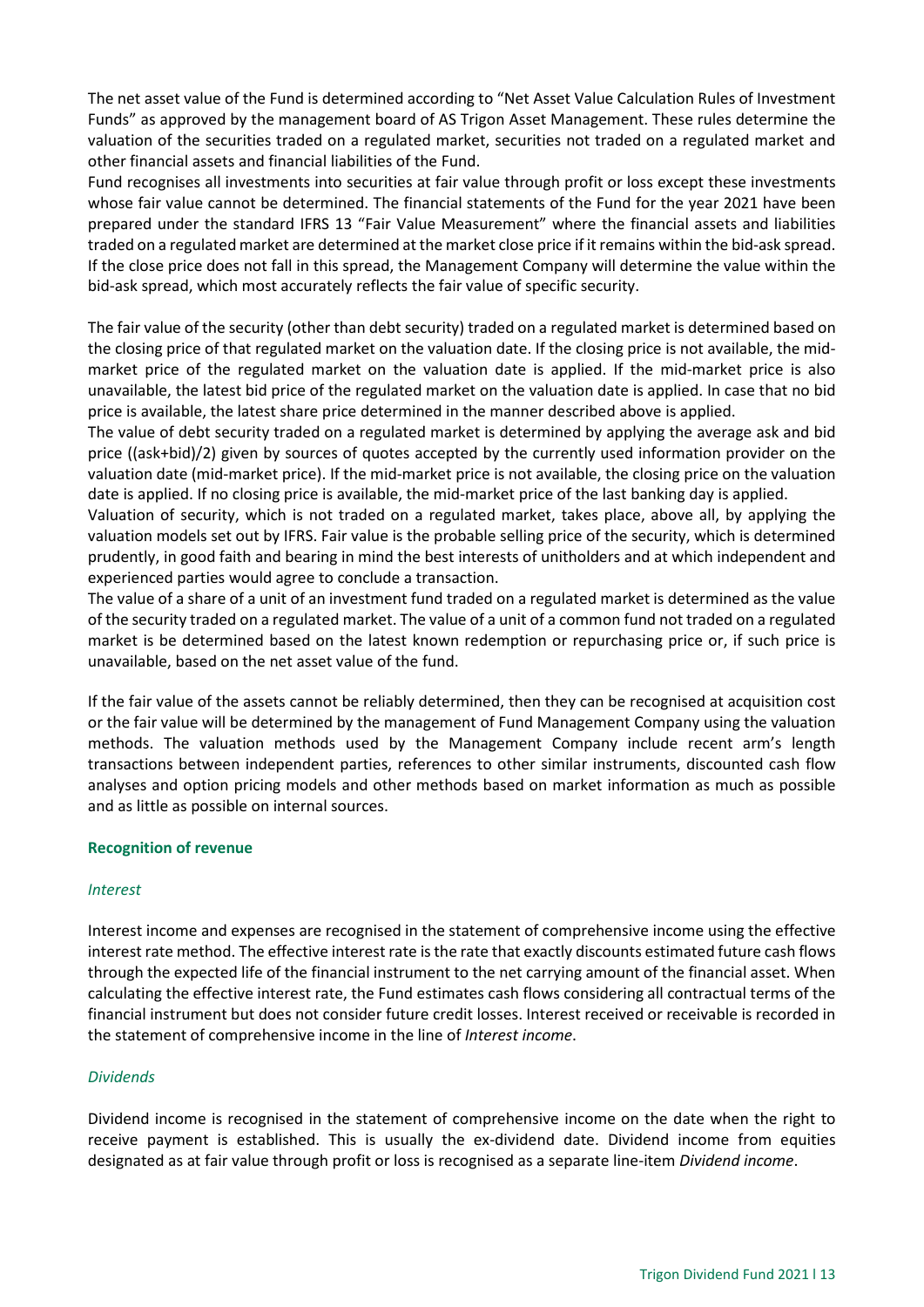## **Gain/loss on financial assets**

Unrealised gain/loss from revaluation of financial assets at fair value through profit or loss includes all fair value changes but excludes interest and dividend income.

Realised gain/loss on financial assets at fair value through profit or loss is calculated using the FIFO method (*first-in, first-out*) which means that the chronological order of purchases of securities is taken into account when calculating gains/losses from the securities.

Net gain/loss from revaluation of financial assets is recognised in the statement of comprehensive income in the line-item *Net profit/loss on financial assets at fair value through profit or loss*.

#### **Service and commission expenses**

Transaction fees arising in acquiring and disposing of securities are recognised on the accrual basis in the statement of comprehensive income in the line-item Transaction costs and paid once a month. Commissions arising in acquiring and disposing of securities are included within the cost of securities.

### **Cash and cash equivalents**

Cash and cash equivalents include the balances of demand deposits at the bank and overnight deposits. Interest receivable on overnight deposits is recognised in the statement of financial position in the line-item Receivables and prepayments and the statement of comprehensive income in the line-item *Interest income.*

### **Term deposits**

Term deposits include deposits held at credit institutions. According to the Investment Fund Act, the openended public fund may invest into term deposits with a maturity of up to 12 months. Interest receivable on term deposits is recognised in the statement of financial position in the line-item Receivables and prepayments and the statement of comprehensive income in the line-item *Interest income.*

#### **Fees and expenses**

Income and expenses are reported on an accrual basis.

#### *Recognition of management and performance fees*

Management fee rates paid to the Fund Management Company are:

- a. eQ units: 2.0% of the Fund's assets per annum;
- b. C units: 0.0% of the Fund's assets per annum;
- c. D units: 0.0% of the Fund's assets per annum.

The management fee is deducted daily from the Fund's assets and is paid in the month following the calculation.

In addition, the Management Company has the right to receive a performance fee based on the performance of eQ, C and D units.

In addition, the Management Company is paid a Performance Fee based on the performance of C and D units. The Management Company has the right to receive a performance fee from the increase of the net asset value of the unit in case the net asset value of the unit exceeds the net asset value of the unit as of the end of the previous calendar year. The performance fee rate is no more than 15% of the net asset value increase. The performance fee is calculated daily based on the so-called high-water mark ("HWM") principle (after the performance fee is calculated for the first time in a calendar year, the additional performance fee is calculated during the same year only if the unit's net asset value has increased since the last performance fee calculation).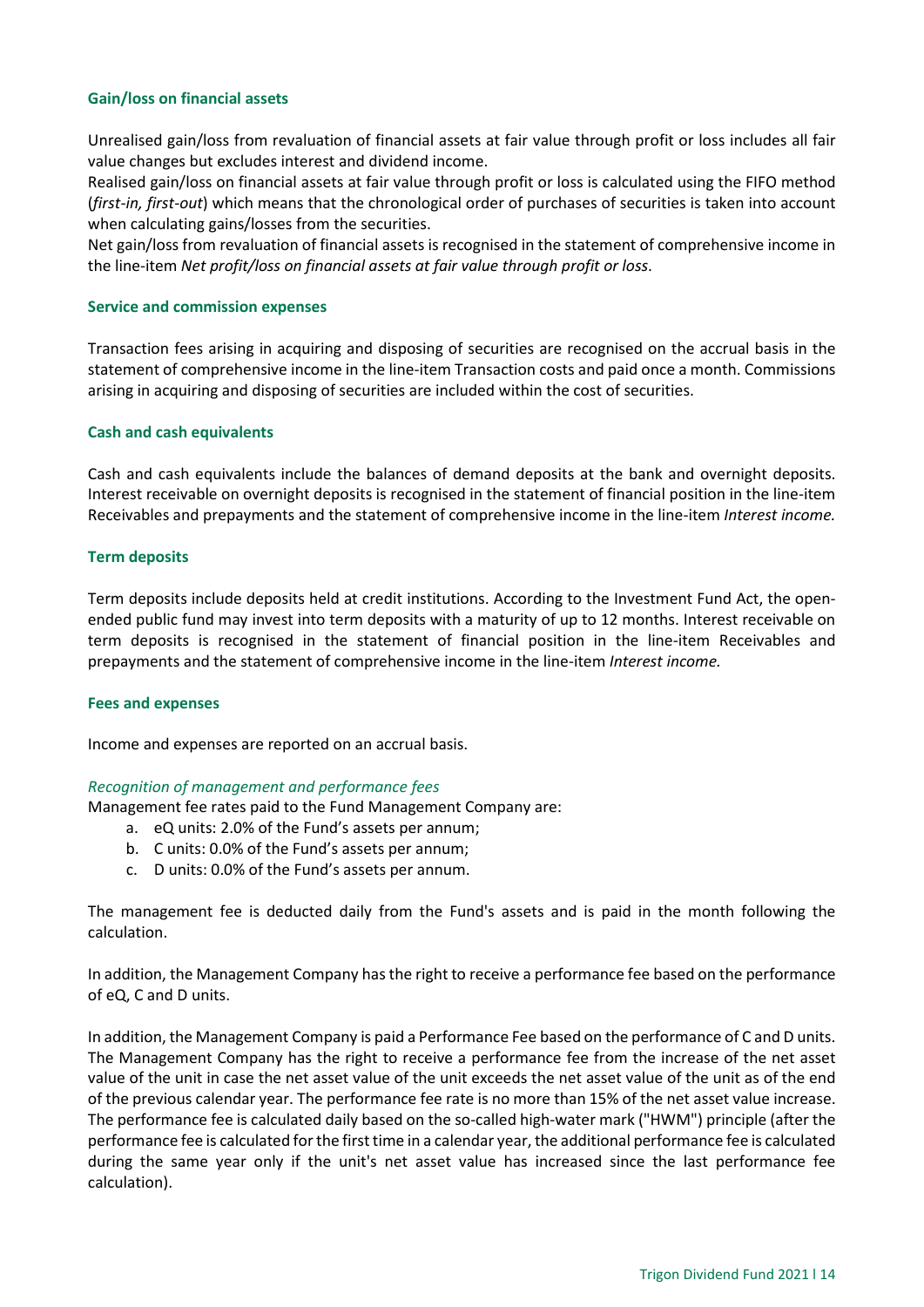The Management Company has the right to receive a performance fee from the increase of the net asset value of eQ unit that exceeds the unit's highest historical end of month net asset value and the minimum rate of 3.5% per annum. The performance fee rate is 15% of the net asset value increase.

The performance fee is revalued daily based on a 365-year basis and is paid out at the end of each month during the following month.

The Management Board of the Management Company may decide to use a lower rate of management and performance fees.

The purpose of the Management Company is to make distributions to the holders of D units every year. Payments are made at the expense of the net asset value of the D Unit on the basis of the respective decision of the Management Company. The amount of the distribution is approved by the Management Board of the Management Company. The right to deviate from the above policy exists if, in the opinion of the Management Company, it may harm the interests of the Unitholders. Payments to unitholders are not guaranteed.

## *Recognition of depositary and other fees*

The maximum annual rate of the depositary fee is 0.03-0.35% of the Fund's assets per annum, but not less than 9,000 euros per year. The above-mentioned depositary fee rates do not include VAT. The depositary fee is calculated daily from the Fund's assets and is paid in the month following the calculation. Depositary fee in the statement of comprehensive income also includes administration (Fund accounting and net asset value calculation), registry and sub-custodian fees that are paid to the depository bank in the month/quarter following the calculation.

The Fund shall also pay other expenses related to the Fund management, safekeeping of the Fund's assets and transaction costs, such as fees to intermediaries, interest expenses, payment and service fees, Fund auditing expenses payable to the service providers.

## Fund units

The Fund has three classes of units (hereinafter: "eQ", "C unit" and "D unit"). Different terms apply to the units depending on their class, such as subscription and redemption fees (see below).

At the request of the unitholder, the Management Company shall redeem the units and the unitholders have the right to redeem units and receive a monetary payment daily under the Fund Rules. Consequently, the issued Fund units are classified as financial liability. Units are recognised in the statement of financial position at redemption value, i.e., amount that should be paid for at the balance sheet date if the unitholder uses his right to redeem the units. The net asset value of the unit is determined by dividing that class' total net asset value by that class' number of units issued and not redeemed as at the point of valuation. For subscription or redemption, the net asset value of the units is based on the Fund's net asset value which is derived by measuring the Fund's investments fair value using the closing price before the transaction date.

The issue of units is arranged by the Management Company under the rules set out in legislation. The issuing of units is not restricted by time or volume.

As of April 6, 2009, no Class 1 units will be issued. C unit was launched on April 6, 2009, and the D unit was launched on June 19, 2020. Starting from February 28, 2020 Class 1 and Class 3 units were merged into C units.

A unit may be issued only upon a monetary payment into the assets of the Fund corresponding to the number of respective units to be issued and at the Unit's net asset value. When issuing a fraction of unit an amount corresponding to the fraction of the respective unit's net asset value must be paid into the assets of the Fund.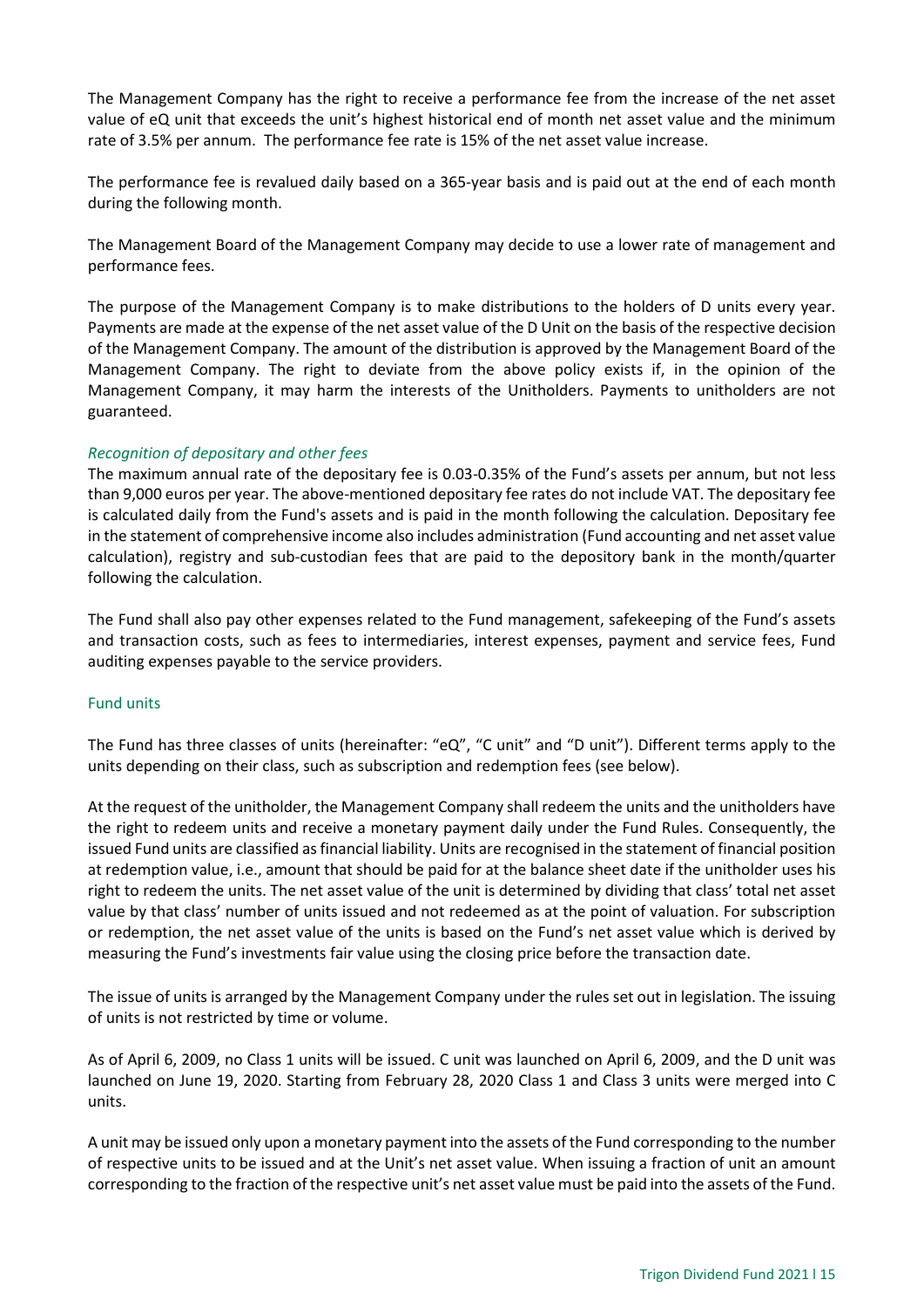The unit's issue price is the net asset value of the unit of the respective class calculated on the following banking day from the banking day the purchase order was received. The issue price may also include an issue fee or intermediary's service fee.

The issue fee of a unit is:

- a) for eQ units, there is no issue fee. A unitholder shall bear the fee payable to the intermediary which is 1.0% of the subscription amount;
- b) for C units there is no issue fee;
- c) for D units there is no issue fee.

The Management Company has the right to charge a lower issue fee on a mutual agreement. A unit is deemed to be issued at the time of making the respective entry in the registry of units.

The unit's redemption price is the net asset value of the unit of the respective class calculated on the following banking day from the banking day the sale order was received. The redemption price may also include a redemption fee or intermediary's transaction cost.

The redemption fee of a unit is:

- a) for eQ units, there is no redemption fee. The unitholder shall bear the intermediary's transaction cost of at least 0.5% of the deemed amount, but not less than 20 euro per transaction;
- b) for C units there is no redemption fee;
- c) for D units there is no redemption fee.

The Fund Management Company has the right to charge a lower redemption fee on a mutual agreement. Upon redemption of a unit, a monetary payment shall be made from the assets of the Fund to the current account linked to the Unit holder's securities account. Payments shall be made in the order that the redemption requests were submitted. The payment may be postponed following the law and Fund Rules. The unit shall be considered as redeemed from the time of making a respective entry in the registry of units.

## **Implementation of new and amended standards and interpretations**

Certain new International Financial Reporting Standards, also amendments and interpretations to existing standards have been published by the time of compiling these consolidated financial statements which become mandatory for the Fund's accounting periods beginning on or after January 1, 2021, and which the Fund did not adopt early.

New or amended standards or interpretations that became effective for the reporting period beginning on January 1, 2021, are not expected to have a significant impact on the Fund.

#### **New standards, interpretations and their amendments**

New or amended standards and interpretations have been issued and will become mandatory for the Fund from January 1, 2022 or later and which the Fund has not applied early.

**Amendments to IAS 1 and IFRS Practise Statement 2: "Disclosure of accounting policies"** (effective for annual periods beginning on or after January 1, 2023; not yet adopted by the EU). IAS 1 was amended to require companies to disclose their material accounting policy information rather than their significant accounting policies. The amendment provided the definition of material accounting policy information. The amendment also clarified that accounting policy information is expected to be material if, without it, the users of the financial statements would be unable to understand other material information in the financial statements. The amendment provided illustrative examples of accounting policy information that is likely to be considered material to the entity's financial statements. Further, the amendment to IAS 1 clarified that immaterial accounting policy information need not be disclosed. However, if it is disclosed, it should not obscure material accounting policy information. To support this amendment, IFRS Practice Statement 2,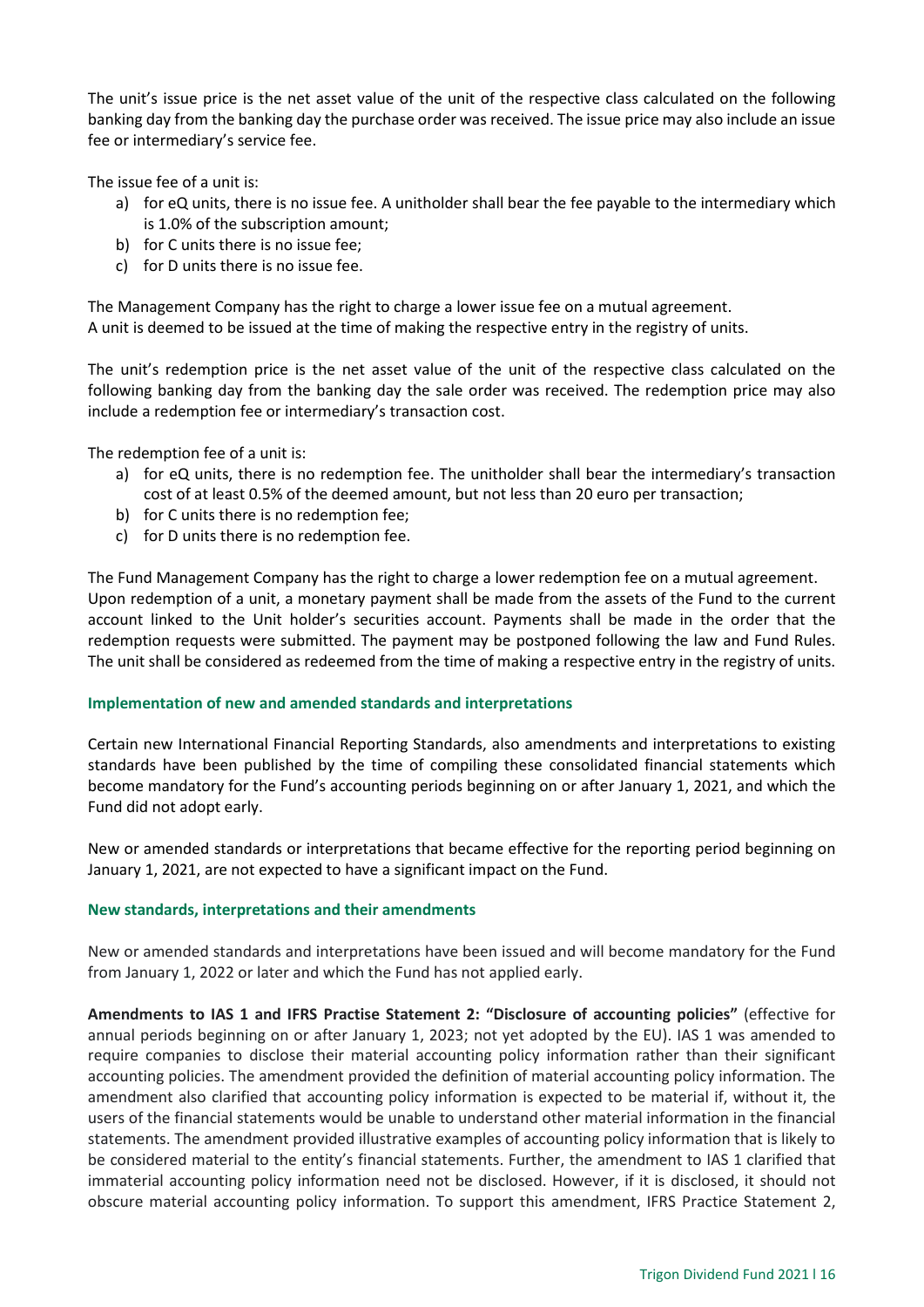'Making Materiality Judgements' was also amended to provide guidance on how to apply the concept of materiality to accounting policy disclosures. The Management Company assesses the potential impact on the Fund's financial statements.

**Amendments to IAS 8: "Definition of Accounting Estimates"** (effective for annual periods beginning on or after January 1, 2023; not yet adopted by the EU). The amendment to IAS 8 clarifies how entities should distinguish changes in accounting policies from changes in accounting estimates. The Management Company assesses the potential impact on the Fund's financial statements.

## <span id="page-16-0"></span>**NOTE 4. Risk management**

The Fund invests its assets according to the Fund's investment objectives in various securities, derivatives, deposits.

Various risks arise from investing in funds that may affect the return of the investment. Past returns of Funds are not indicative of future returns of the Funds. The net asset value of the unit may fluctuate as a result of the Funds' investment policy. Funds may generate both profits and losses. Investors should take into account that there is no guarantee for a positive return on their investments into the Fund. The shorter the duration of the investment, the more probable is the loss.

The Fund Manager invests Fund assets in accordance with the Fund's investment objectives, in consideration of the restrictions imposed by the Investment Funds Act and Fund Rules. Adherence to investment limits is monitored daily, in case the investment restrictions are exceeded, the Fund Manager shall take measures to liquidate them.

As a result of the fund's investment policy, the Fund is subject to the following risks:

- market risk
- credit risk
- liquidity and capital risk

Market disruptions associated with the COVID-19 pandemic have had a global impact to economy and financial markets, and uncertainty exists as to its long-term implications. Such disruptions can adversely affect the assets of the fund and thus fund performance.

Other key risks and their descriptions are provided in the Fund prospectus.

## Market risk

Market risk is a possibility that the volatility of market prices of securities or other assets (share prices, foreign currency rates, interest rates) may decrease the value of the Fund's assets. The higher the volatility of prices, the higher the risk of potential loss from the investment is. At the same time, the more volatile the investment is the higher the profit may be.

To mitigate market risk, investments are diversified between various issuers, fields of activities, countries and regions and derivatives may be used.

The events of the securities markets are monitored daily. In the event of changes in market conditions, changes may be made to investments, such as reducing or increasing the weight of equities in the total investment portfolio of the Fund.

The Fund's investments as at the reporting date are provided in the statement of the investments.

## *Currency risk*

Fund's functional currency is the euro. In addition to the investments and assets denominated in euro, the Fund has exposures also in other currencies. As a result, the Fund is exposed to the risk that the weakening of other currencies against the Fund's functional currency may unfavourably affect the Fund's net assets.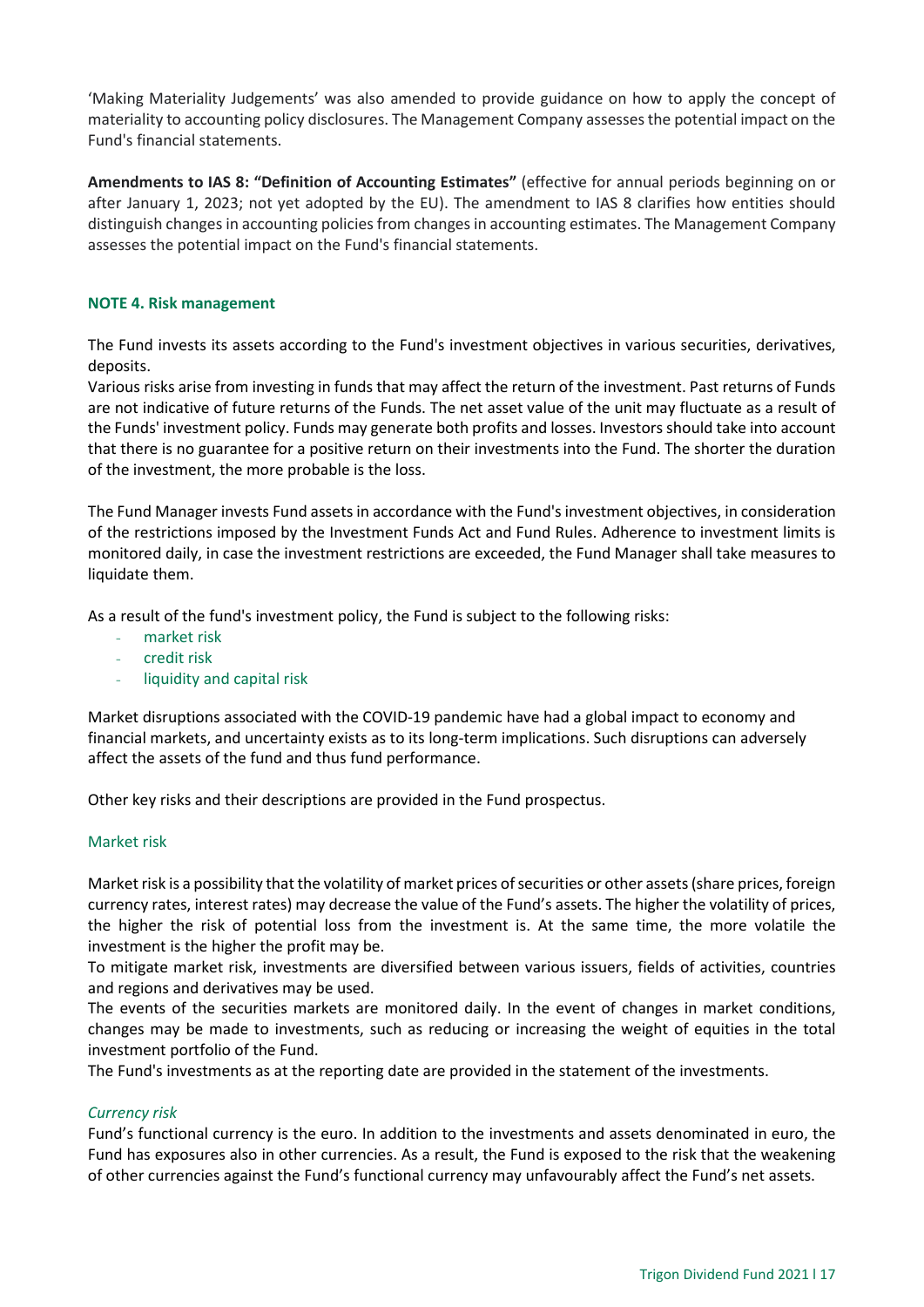To mitigate currency risk, the Fund may use derivative instruments. This is done mainly through OTC (over the counter) swaps and forwards*.* OTC derivatives expose the Fund to the risk that the counterparty of that trade may default on their obligations to the Fund. To mitigate that risk the Fund is using reliable counterparties.

As at 31.12.2021 and 31.12.2020, the Fund did not have exposures to the derivative instruments.

If foreign currencies' value compared to euro would fluctuate +/- 10%, then at the balance sheet date the effect of the open currency position on the profit/loss of the Fund would be +/- 186,883 (2020: 68,593) euros. The risks of the Fund's significant open currency positions are mitigated with currency forwards.

The next table provides an overview of the assets and liabilities of the Fund at reporting date:

|                                                          | <b>CZK</b> | <b>EUR</b>   | <b>HRK</b> | <b>HUF</b>   | <b>PLN</b> | <b>RON</b> | <b>RUB</b>   | <b>TRY</b>   | <b>USD</b>  | <b>TOTAL</b> |
|----------------------------------------------------------|------------|--------------|------------|--------------|------------|------------|--------------|--------------|-------------|--------------|
| <b>ASSETS</b>                                            |            |              |            |              |            |            |              |              |             |              |
| Financial assets at fair<br>value through profit or loss | 281,282    | 1,865,721    | 31,208     | 254,029      | 405,751    | 457,150    | 57,841       | 109,147      | 272,419     | 3,734,548    |
| Cash and cash equivalents<br>Receivables and             | 0          | 261,362      | 0          | 0            | 0          | 0          | 0            | 0            | 0           | 261,362      |
| prepayments                                              | 0          | 4,154        | 0          | 0            | 0          | 0          | 0            | 0            | 0           | 4,154        |
| <b>TOTAL ASSETS</b>                                      | 281,282    | 2,131,237    | 31,208     | 254,029      | 405,751    | 457,150    | 57,841       | 109,147      | 272,419     | 4,000,063    |
| <b>LIABILITIES</b>                                       |            |              |            |              |            |            |              |              |             |              |
| Other financial liabilities<br>Fund's net asset value    | 0          | 9,751        | 0          | 0            | 0          | 0          | 0            | 0            | 0           | 9,751        |
| (NAV)                                                    | 0          | 3,990,312    | 0          | 0            | 0          | 0          | 0            | 0            | 0           | 3,990,312    |
| <b>Total liabilities</b>                                 | 0          | 4,000,063    | 0          | $\mathbf{0}$ | 0          | 0          | $\mathbf{0}$ | $\mathbf{0}$ | 0           | 4,000,063    |
| Open currency position                                   | 281,282    | $-1,868,826$ | 31,208     | 254,029      | 405,751    | 457,150    | 57,841       | 109,147      | 272,419     |              |
| In euros as at 31.12.2020                                |            |              |            |              |            |            |              |              |             |              |
|                                                          |            |              | <b>CZK</b> | <b>EUR</b>   | <b>HRK</b> | <b>HUF</b> |              | <b>PLN</b>   | <b>RON</b>  | <b>TOTAL</b> |
| <b>ASSETS</b>                                            |            |              |            |              |            |            |              |              |             |              |
| Financial assets at fair value through<br>profit or loss |            | 197,285      |            | 927,775      | 30,432     | 105,634    | 253,157      |              | 99,424      | 1,613,707    |
| Cash and cash equivalents                                |            |              | 0          | 23,298       | 0          | 0          |              | 0            | $\mathbf 0$ | 23,298       |
| Receivables and prepayments                              |            |              | 0          | 198          | 0          | 0          |              | 0            | 0           | 198          |
| <b>TOTAL ASSETS</b>                                      |            | 197,285      |            | 951,271      | 30,432     | 105,634    | 253,157      |              | 99,424      | 1,637,203    |
| <b>LIABILITIES</b>                                       |            |              |            |              |            |            |              |              |             |              |
| <b>Other financial liabilities</b>                       |            |              | 0          | 13,579       | 0          | 0          |              | 0            | 0           | 13,579       |
| Fund's net asset value (NAV)                             |            |              | 0          | 1,623,624    | 0          | 0          |              | 0            | 0           | 1,623,624    |
| <b>Total liabilities</b>                                 |            |              | 0          | 1,637,203    | 0          | 0          |              | 0            | $\mathbf 0$ | $\mathbf{0}$ |
| Open currency position                                   |            | 197,285      |            | $-685,931$   | 30,432     | 105,634    | 253,157      |              | 99,424      | 1,637,203    |

In euros as at 31.12.2021

## *Equity price risk*

Equity price risk is the risk that the fair value of financial instruments fluctuates due to changes in the market prices (except for those changes related to the interest rates and foreign currency rate risks).

Fluctuations of market prices may be associated with the issuer or the overall equity market conditions which often affects all shares traded on the stock markets.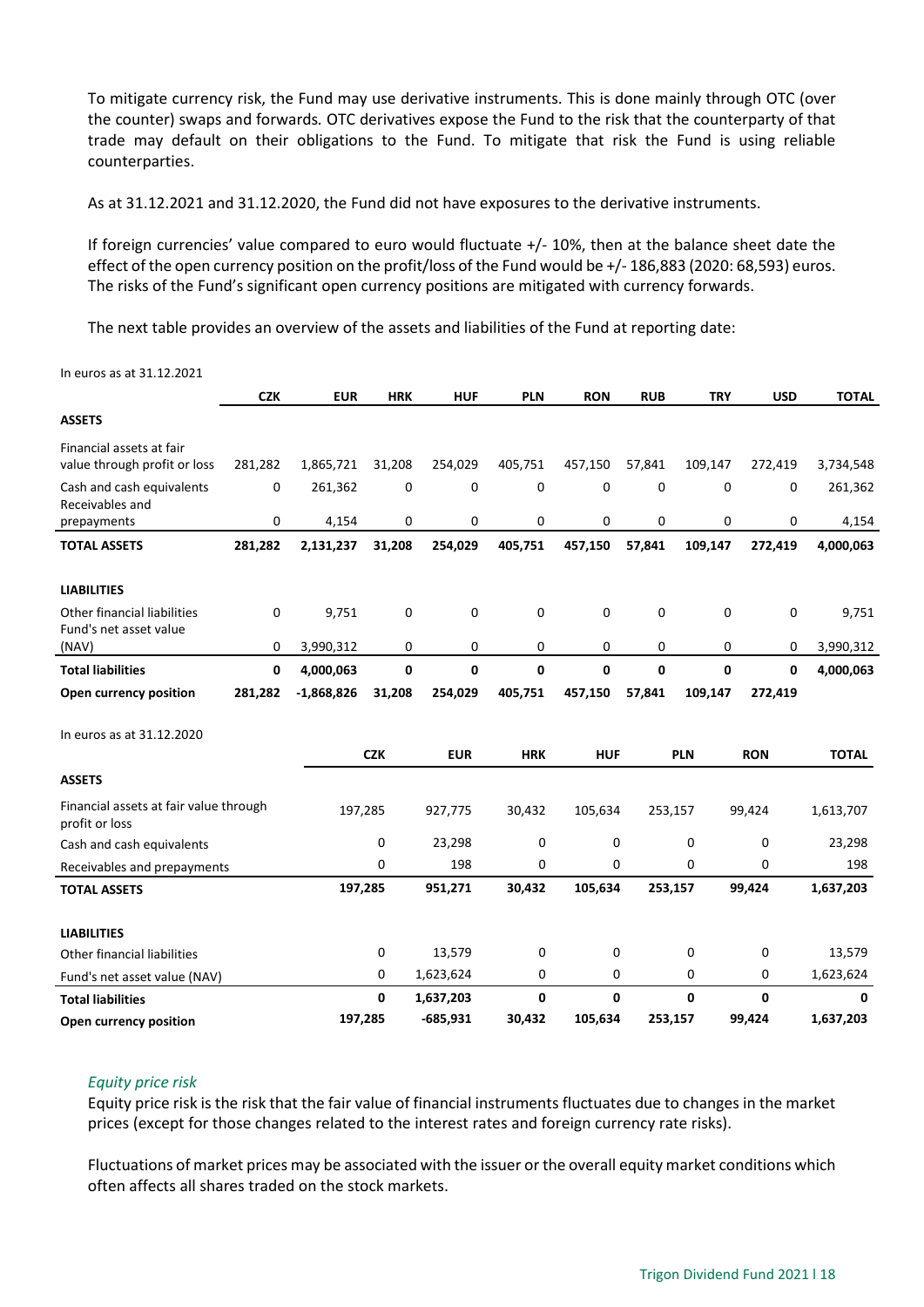The Fund's investments at 31.12.2021 and 31.12.2020 mainly consist of equity investments and are most sensitive to fluctuations of the stock market. If Fund's equity investments would drop/rise +/-10% at the end of the accounting period, the effect on the Fund's results would be following:

| In euros          | 31.12.2021  | 31.12.2020    |
|-------------------|-------------|---------------|
| Change $+/- 10\%$ |             |               |
| Equity securities | +/- 299,883 | $+/- 143,248$ |

The Fund's investments are monitored for their concentration in industries and geographic regions. If the concentration in a specific industry, country or region is high then in case of deterioration of the situation of the respective industry, country, or region the risk to the Fund's investments may increase. To minimize that risk the Fund's investments are diversified between various industries and countries.

### *Risk concentration*

At the reporting date the Fund's investments were diversified between the following countries:

| Country        | 31.12.2021 | 31.12.2020 |
|----------------|------------|------------|
| Slovenia       | 16.68%     | 20.84%     |
| Estonia        | 16.53%     | 22.21%     |
| Romania        | 12.56%     | 11.89%     |
| Poland         | 10.14%     | 15.46%     |
| Latvia         | 7.40%      | $0.00\%$   |
| Czech Republic | 7.03%      | 12.05%     |
| Hungary        | 6.35%      | 6.45%      |
| Russia         | 4.31%      | $0.00\%$   |
| Kazakhstan     | 3.95%      | $0.00\%$   |
| Austria        | 3.66%      | 5.82%      |
| Turkey         | 2.73%      | $0.00\%$   |
| Lithuania      | 1.19%      | 1.98%      |
| Croatia        | 0.78%      | 1.86%      |
| Cash           | 6.69%      | 1.44%      |

At the reporting date the Fund's investments were diversified between in the following industries:

| Industry                           | 31.12.2021 | 31.12.2020 |
|------------------------------------|------------|------------|
| Finance                            | 38.56%     | 40.29%     |
| Consumer discretionary and staples | 15.54%     | 8.46%      |
| Telecommunication                  | 9.68%      | 12.81%     |
| Industrial                         | 7.52%      | 8.71%      |
| Energy                             | 7.47%      | 6.08%      |
| <b>Real Estate</b>                 | 4.41%      | 18.07%     |
| Materials                          | 6.49%      | 0.00%      |
| Utilities                          | 2.02%      | 2.91%      |
| ΙT                                 | 0.97%      | 0.00%      |
| <b>Health Care</b>                 | 0.65%      | 1.23%      |
| Cash                               | 6.69%      | 1.44%      |

The table below sets out the distribution of the Fund investments based on listing on regulated markets: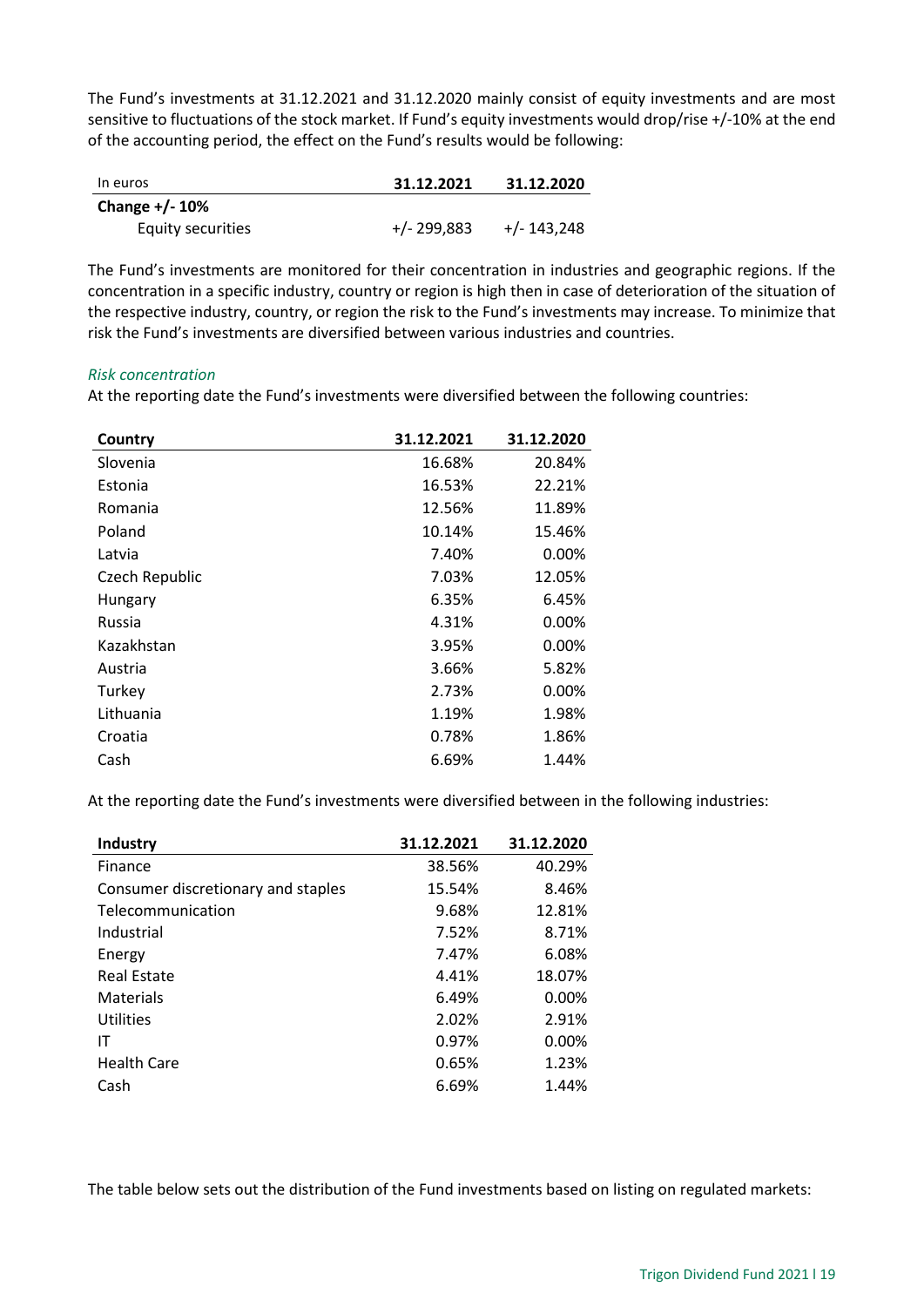| In euros                               | 31.12.2021 | 31.12.2020 |
|----------------------------------------|------------|------------|
| Securities listed on regulated markets |            |            |
| <b>Equity investments</b>              | 2,998,833  | 1,432,485  |
| Debt securities                        | 735,713    | 181,222    |
| <b>Total</b>                           | 3,734,547  | 1,613,707  |

The Management Company monitors investment restrictions set by Investment Funds Act, Fund Rules and internally set limits daily. The Fund had no investment limits breaches as of the reporting date.

#### *Interest rate risk*

Interest rate risk is based on the possibility that interest rate, yield curve or interest rate volatility will change unfavourably. Most of the interest rate risk arises from debt securities, the Fund invests mainly in fixed interest rate bonds. According to the Fund Manager, changes in interest rates do not significantly affect the fair value of the Fund's debt securities and thus the impact of interest rate risk on the Fund is marginal.

### *Credit risk*

Credit risk may arise from the nature and success of the issuer's business that may significantly affect the prices of the issuer's securities and create a situation when the issuer fails to fulfil the obligations taken at issuance of the securities (perform redemption and interest payments).

Realization of credit risk is more probable with debt securities and term deposits. To mitigate credit risk, the Management Company analyses and monitors the strength and reliability of issuers' businesses and diversifies investments in different issuers.

Credit risk related to balances due from brokers (pending security transactions) is considered to be low because to minimize that risk the Fund prefers markets where DVP (i.e., delivery-versus-payment) principles are adhered to and use reliable and known counterparties for trading.

The Fund's cash and cash equivalents are held with Fund's depositary bank AS Swedbank, whose parent bank is rated as Aa3 (Moody's).

Management has assessed the ECL from credit institutions' exposures and due to the strong ratings of corresponding parties, their financial position and also due to the positive economic outlook, the Fund's credit institutions' exposures do not need to be significantly impaired as at the balance sheet date.

Receivables and prepayments include dividend receivables and securities transactions pending on the value date that have been collected by the time of compiling the financial statements. The Management estimates that the expected credit loss for these receivables is immaterial.

## Liquidity and capital risk

Liquidity risk is the risk that due to the low liquidity of markets the Fund is unable to purchase or sell securities at a fair value and as a result of that, the Fund cannot observe its investment policy and objectives. This may lead to the situation where the Fund will encounter difficulties in fulfilling payments for redemptions on time, especially when many large redemption orders have accumulated at the same time.

Liquidity risk may also arise as a result of the increase of market risk and credit risk during a difficult market situation, for example during a recession.

Large redemption orders during the times when market liquidity is low may have a negative impact to the remaining investors in the Fund. On the demand of large redemption orders, the Fund follows the laws and Fund Rules protecting the interests of the remaining unitholders.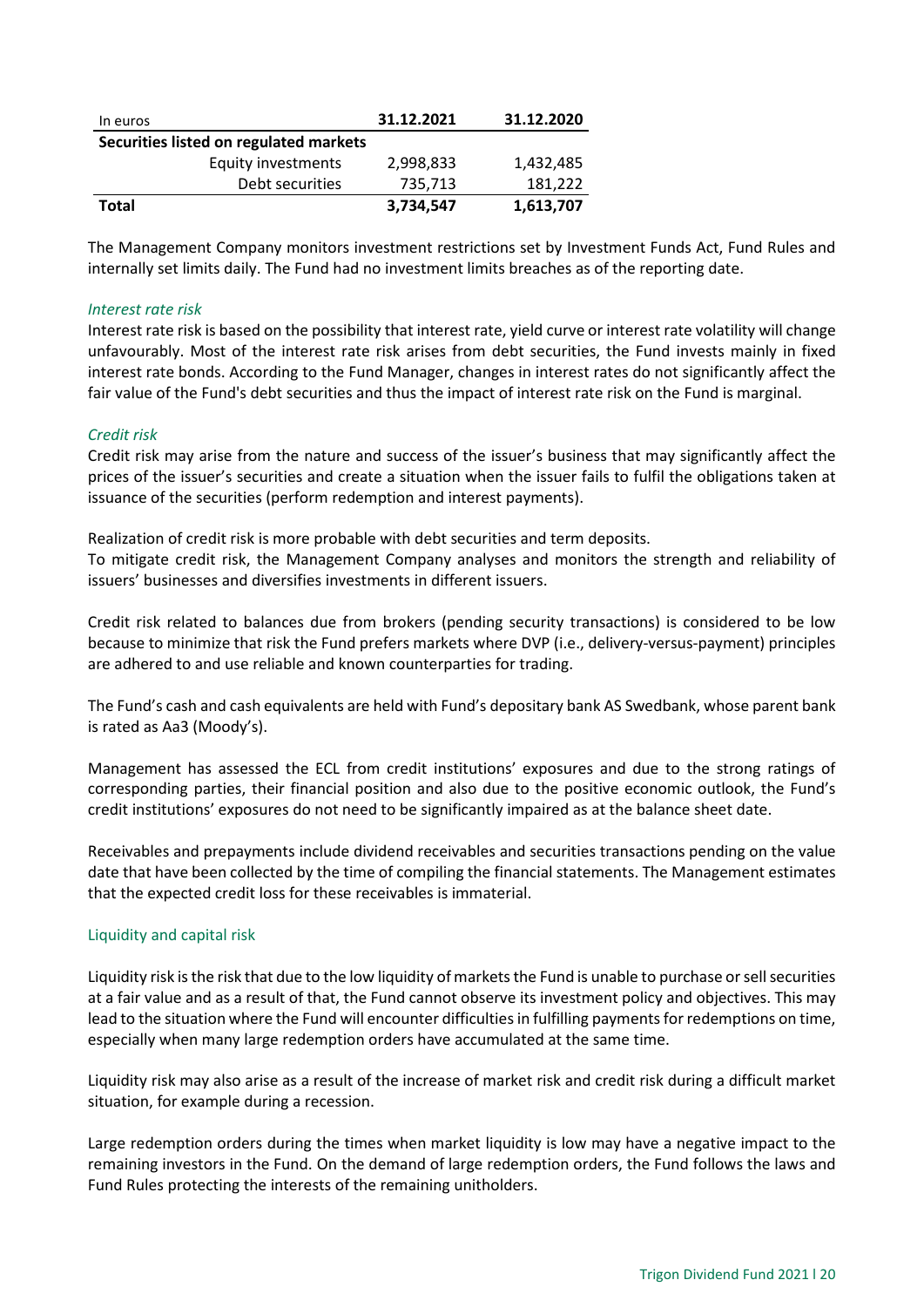The Management Company may suspend redeeming units under the conditions and according to the procedures provided for in the Investment Funds Act, incl. suspending the redemption of units for up to three months if the cash balances in the accounts of the Fund is insufficient for the payment of the redemption price for the units, if the regular management of the Fund may be harmed by the payment of the price, if the securities or other assets of the fund cannot be promptly sold or if the interests of other unit-holders would be materially harmed thereby.

Daily the Fund manager monitors the Fund's necessary liquidity to meet its liabilities, including estimated payments for purchases of securities and redemptions of units. If necessary, the Fund manager takes measures to settle the Fund's liabilities, for instance, uses overdraft or sells liquid assets.

To mitigate liquidity risk, the Fund diversifies investments between issuers and part of the Fund's assets is invested in securities with high liquidity.

The majority of the Fund's investments are publicly traded and liquid, they can be quickly realized and therefore the Fund's overall liquidity risk is not high.

The liquidity table below presents the potential realisation period of the Fund's assets (assuming that the Fund can take up to 50% of daily traded volume):

| In euros as at 31.12.2021                      | 1-3 banking days | 4-5 banking days | More than 5 banking days |
|------------------------------------------------|------------------|------------------|--------------------------|
| Equities, fund investments and debt securities | 3,566,014        | 47,023           | 121,511                  |
| Cash and cash equivalents                      | 261,362          | O                | 0                        |
| Receivables and prepayments                    | 4,154            | 0                | 0                        |
| <b>Total</b>                                   | 3,831,530        | 47,023           | 121,511                  |
|                                                |                  |                  |                          |
|                                                |                  |                  |                          |
| In euros as at 31.12.2020                      | 1-3 banking days | 4-5 banking days | More than 5 banking days |
| Equities, fund investments and debt securities | 1,571,435        | 5,858            | 36,415                   |
| Cash and cash equivalents                      | 23,298           | 0                | 0                        |
| Receivables and prepayments                    | 198              | 0                | 0                        |

A list of Fund's assets for which the total realisation of the position in the Fund will take more than 5 banking days (assuming that the Fund can take up to 50% of daily traded volume):

In euros as at 31.12.2021

| <b>Name</b>           | Total market<br>value | Sellable in 1 day in case of regular transactions |
|-----------------------|-----------------------|---------------------------------------------------|
| <b>GETBACK SA</b>     |                       | $0.0\%$                                           |
| <b>TELEKOM SLOVEN</b> | 238.850               | 8.2%                                              |
| SILVANO FASHIO-A      | 108.075               | 18.4%                                             |

#### In euros as at 31.12.2020

| <b>Name</b>       | Total market<br>value | Sellable in 1 day in case of regular transactions |
|-------------------|-----------------------|---------------------------------------------------|
| <b>GETBACK SA</b> |                       | $0.00\%$                                          |
| ARCO VARA AS      | 30.250                | 4.54%                                             |
| NEPI ROCKCASTLE   | 41.310                | 10.85%                                            |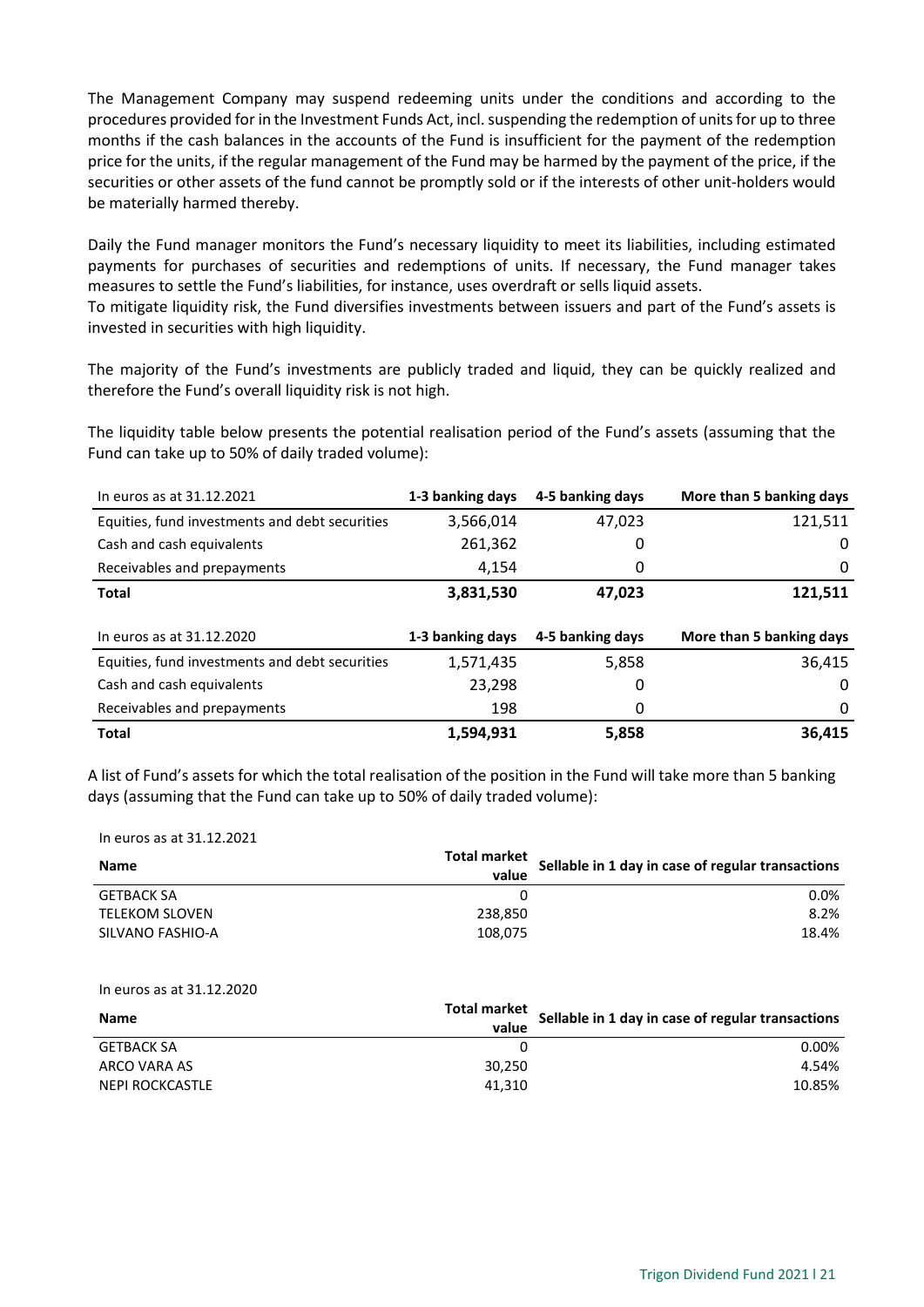The following table gives an overview of the timely fulfilment of the obligations of the fund (considering that 5% of the net value of the assets belonging to the unitholders is redeemable after 5 days during one month and 95% - during 1-3 months):

| In euros as at 31.12.2021                                        | less than 5 banking | 5 banking days to 1 |            |              |
|------------------------------------------------------------------|---------------------|---------------------|------------|--------------|
|                                                                  | days                | month               | 1-3 months | <b>TOTAL</b> |
| Payables to Management Company                                   | 113                 |                     |            | 113          |
| Payables to depository bank                                      | 0                   | 2,116               | 0          | 2,116        |
| Other liabilities                                                | 0                   | 7.522               | 0          | 7.522        |
| Fund's net assets attributable to<br>holders of redeemable units |                     | 199.516             | 3.790.796  | 3,990,312    |
| <b>Total</b>                                                     | 113                 | 209.154             | 3,790,796  | 4,000,063    |

|                                                                  | less than 5 banking | 5 banking days to 1 |                  |              |
|------------------------------------------------------------------|---------------------|---------------------|------------------|--------------|
| In euros as at 31.12.2020                                        | days                |                     | month 1-3 months | <b>TOTAL</b> |
| Payables to Management Company                                   | 9,986               |                     | 0                | 9,986        |
| Payables to depository bank                                      |                     | 3,153               | 0                | 3,153        |
| Other liabilities                                                | 0                   | 440                 | 0                | 440          |
| Fund's net assets attributable to<br>holders of redeemable units | 0                   | 81.181              | 1.542.443        | 1,623,624    |
| Total                                                            | 9,986               | 84.774              | 1.542.443        | 1,637,203    |

The Fund Manager monitors daily the Fund's liquidity and ensures that there are enough monetary assets to fulfil Fund's liabilities. As at 31.12.2020 and 31.12.2021 Fund's liquidity assets exceed Fund's short-term liabilities.

## <span id="page-21-0"></span>**NOTE 5. Valuation of financial instruments**

The Fund recognises financial assets at fair value through profit or loss. Financial investments are categorized into 3 levels depending on their revaluation:

- Level 1: Financial investments valued based on unadjusted quoted price from the stock market or other active market.
- Level 2: Financial investments valued using valuation methods based on observable inputs. For example, this category includes investments measured using quoted prices in active markets for similar instruments or financial instruments that are valued at quoted price in active markets but have low liquidity.

Level 3: Financial investments valued using valuation methods based on unobservable inputs.

The table below categorises financial instruments measured at fair value in 3 levels of fair value hierarchy:

#### In euros as at 31.12.2021

|                    | Level 1   | Level 2 | Level 3 | Total     |
|--------------------|-----------|---------|---------|-----------|
| Equity investments | 2,998,834 |         |         | 2,998,834 |
| Debt securities    | 605,099   | 130,614 |         | 735,713   |
| Total              | 3,603,934 | 130,614 |         | 3,734,547 |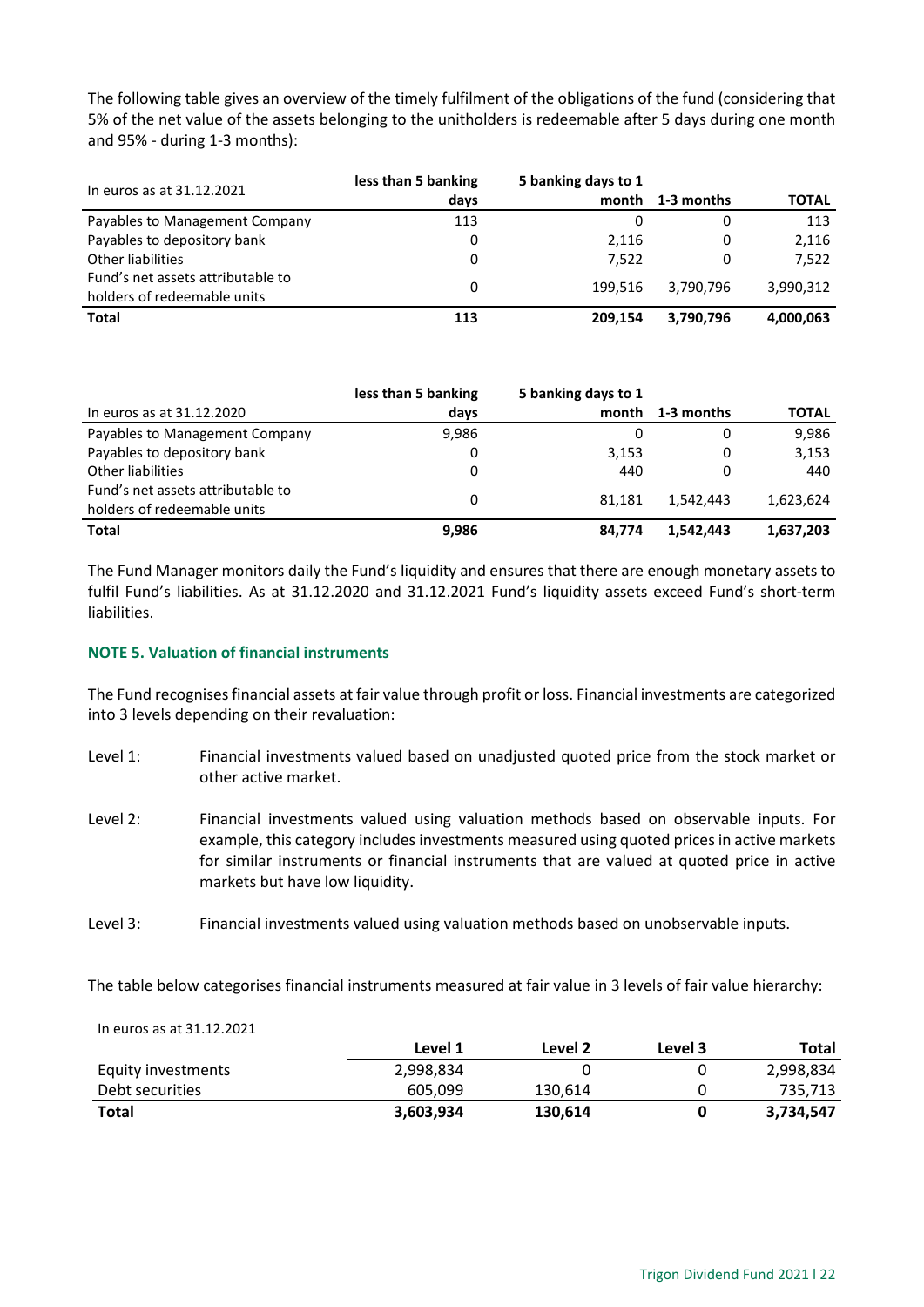In euros as at 31.12.2020

|                    | Level 1   | Level 2 | Level 3 | Total     |
|--------------------|-----------|---------|---------|-----------|
| Equity investments | 1,432,485 |         |         | 1,432,485 |
| Debt securities    | 60,689    | 120.533 |         | 181.222   |
| <b>Total</b>       | 1,493,174 | 120,533 |         | 1,613,707 |

The fair value of the assets recognised at amortized cost - cash and cash equivalents and receivables - at the balance sheet date does not differ from their amortised cost as these financial assets are very short-term.

## <span id="page-22-0"></span>**NOTE 6. Financial assets at fair value through profit or loss**

| In euros                      |            |            |
|-------------------------------|------------|------------|
|                               | 31.12.2021 | 31.12.2020 |
| Equities and fund investments | 2,998,833  | 1,432,485  |
| Debt securities               | 735.713    | 181,222    |
| Total                         | 3,734,547  | 1,613,707  |

## <span id="page-22-1"></span>**NOTE 7. Receivables and prepayments**

| In euros                                |            |            |
|-----------------------------------------|------------|------------|
|                                         | 31.12.2021 | 31.12.2020 |
| Dividend receivable                     | 4.154      |            |
| Balances due from subscription of units |            | 198        |
| <b>Total</b>                            | 4.154      | 198        |

## <span id="page-22-2"></span>**NOTE 8. Other financial liabilities**

In euros

|                                 | 31.12.2021 | 31.12.2020 |
|---------------------------------|------------|------------|
| Payables to Management Company  | 113        | 9,986      |
| Payables to the depositary bank | 2.116      | 3,153      |
| Other liabilities               | 7.522      | 440        |
| <b>Total</b>                    | 9.751      | 13.579     |

## <span id="page-22-3"></span>**NOTE 9. Net profit/loss on financial assets at fair value through profit or loss**

| In euros                      |         |                                   |
|-------------------------------|---------|-----------------------------------|
|                               |         | 01.01-31.12.2021 01.01-31.12.2020 |
| Equities and fund investments |         |                                   |
| Realised gain/loss            | 166,407 | $-55,748$                         |
| Unrealised gain               | 362,535 | 193,151                           |
| Debt securities               |         |                                   |
| Realised gain                 | 1,168   | 257                               |
| Unrealised gain               | 7,341   | 3,166                             |
| Total                         | 537,450 | 140.826                           |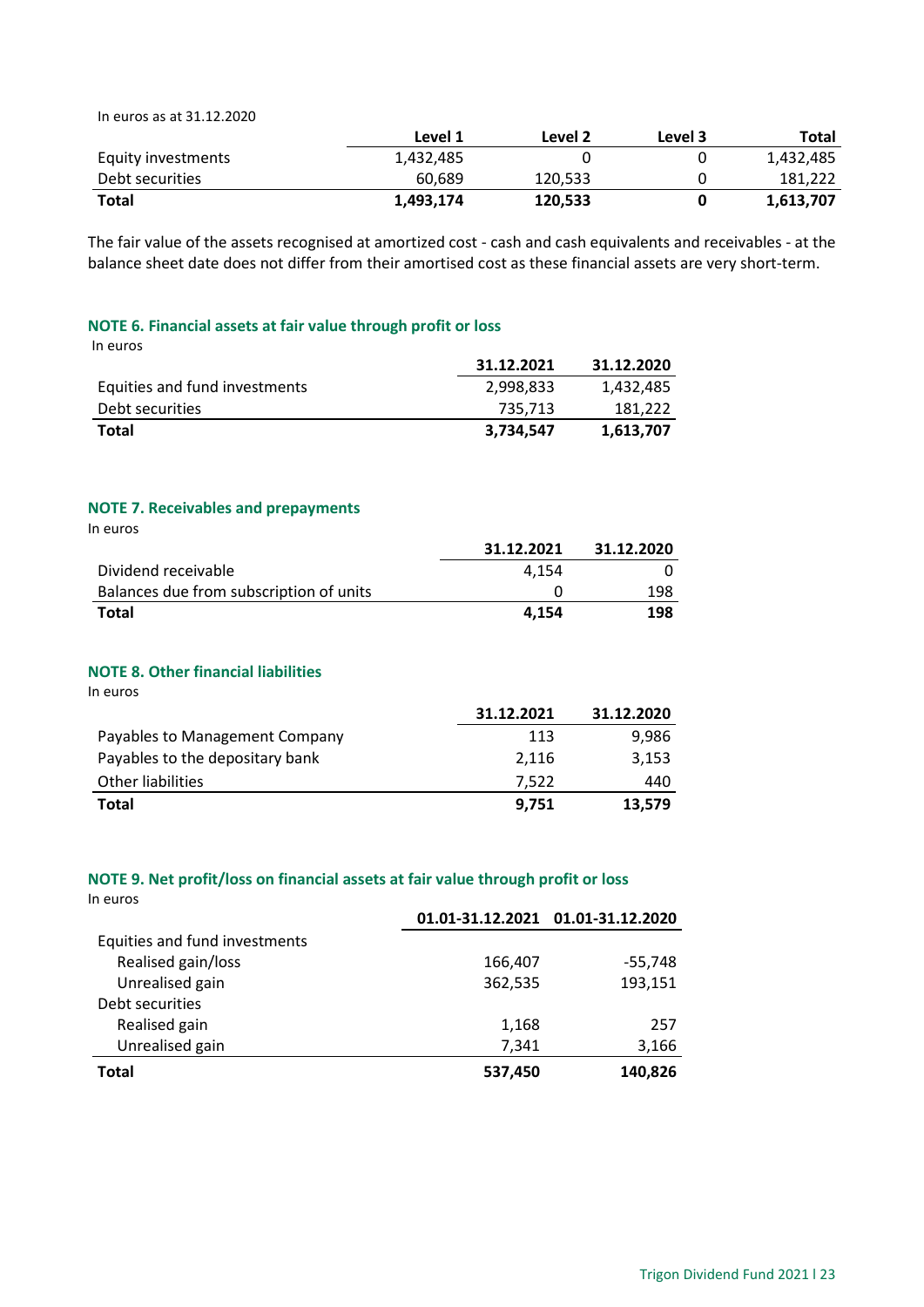#### <span id="page-23-0"></span>**NOTE 10. Comparative analysis of the net asset value**

In euros

|            |                        | Net asset value of Fund unit |         |         |         |         |
|------------|------------------------|------------------------------|---------|---------|---------|---------|
| Year       | Fund's net asset value | Class 1                      | eQ unit | Class 3 | C unit  | D unit  |
| 31.12.2005 | 44,494,045             | 6.9696                       | 10.9142 |         |         |         |
| 31.12.2006 | 71,018,558             | 8.6818                       | 13.7129 | 7.1437  |         |         |
| 31.12.2007 | 48,732,938             | 8.9077                       | 14.0283 | 7.4606  |         |         |
| 31.12.2008 | 6,698,515              | 3.0858                       | 4.8597  | 2.6090  |         |         |
| 31.12.2009 | 9,565,935              | 4.5339                       | 7.1406  | 3.8630  | 15.1348 |         |
| 31.12.2010 | 9,076,134              | 4.9734                       | 7.8334  | 4.2701  | 16.1897 |         |
| 31.12.2011 | 1,682,060              | 3.3231                       | 5.2357  | 2.8752  | 10.8160 |         |
| 31.12.2012 | 1,844,385              | 3.9637                       | 6.2453  | 3.4559  | 12.9015 |         |
| 31.12.2013 | 1,678,240              | 4.2876                       | 6.7556  | 3.7711  | 13.9560 |         |
| 31.12.2014 | 1,898,184              | 4.4026                       | 6.9369  | 3.9018  | 14.3282 |         |
| 31.12.2015 | 1,577,876              | 5.0770                       | 7.9998  | 4.5337  | 16.5231 |         |
| 31.12.2016 | 1,754,991              | 5.8637                       | 9.2393  | 5.2769  | 19.0818 |         |
| 31.12.2017 | 2,936,753              | 6.7491                       | 10.6344 | 6.1083  | 21.9627 |         |
| 31.12.2018 | 1,123,523              | 5.2630                       | 8.2928  | 4.8264  | 17.1276 |         |
| 31.12.2019 | 318,315                | 5.2484                       | 8.2712  |         | 17.0984 |         |
| 31.12.2020 | 1,623,624              |                              | 7.9394  | -       | 16.5043 | 10.4453 |
| 31.12.2021 | 3,990,312              |                              | 10.3741 |         | 21.0412 | 12.3734 |

### <span id="page-23-1"></span>**NOTE 11. Related parties**

For the preparation of these financial statements, related parties are considered to be AS Trigon Asset Management (Fund Management Company), AS Trigon Capital (the majority shareholder of the Fund Management Company), OÜ Fero Invest (shareholder with significant influence), companies belonging to the same consolidation group as the Fund Management Company, other funds managed by AS Trigon Asset Management, Fund Management Company beneficial owners and members of the Management Board.

Trigon Dividend Fund paid to the Fund Management Company management fees during the period 01.01- 31.12.2021 in a total amount of 1,403 (01.01-31.12.2020: 1,945) euros and performance fees in a total amount of 99,782 (01.01-31.12.2020: 13,222) euros. As at 31.12.2021, the amount owed to Fund Management Company was 113 (31.12.2020: 9,986) euros. No transactions with other funds managed by AS Trigon Asset Management were made in 2021 and 2020.

## <span id="page-23-2"></span>**NOTE 12. Fund Management Company's remuneration principles**

The members of the Management Board and employees of Trigon Asset Management receive a fixed remuneration monthly. In addition, employees directly responsible for the Fund distribution can also receive variable remuneration. Fixed remuneration is the main part of the employees' remuneration which is based on the fixed salary agreement. Fixed remuneration is set on an individual basis with consideration to the role of the individual, including responsibility and position profile, achievements, qualification and expertise and market standards in respect of the relevant positions. Variable remuneration depends on the performance of the individual and the overall results and financial situation of the company. Variable remuneration is paid in bonuses. Such bonuses are paid in accordance with the company results, evaluated each time and not defined as a fixed amount. When deciding on remuneration practices for employees the Fund Management Company follows a principle of a proper balance. The Fund Management Company has not applied any termination benefits or non-monetary compensations.

The average number of employees (including Management Board members) in Trigon Asset Management in the reporting year was 10 (01.01-31.12.2020: 11). The total amount of fixed salary (incl. taxes) paid to employees was 507,932 (01.01-31.12.2020: 597,325) euros. The total amount of fixed salary (incl. taxes) paid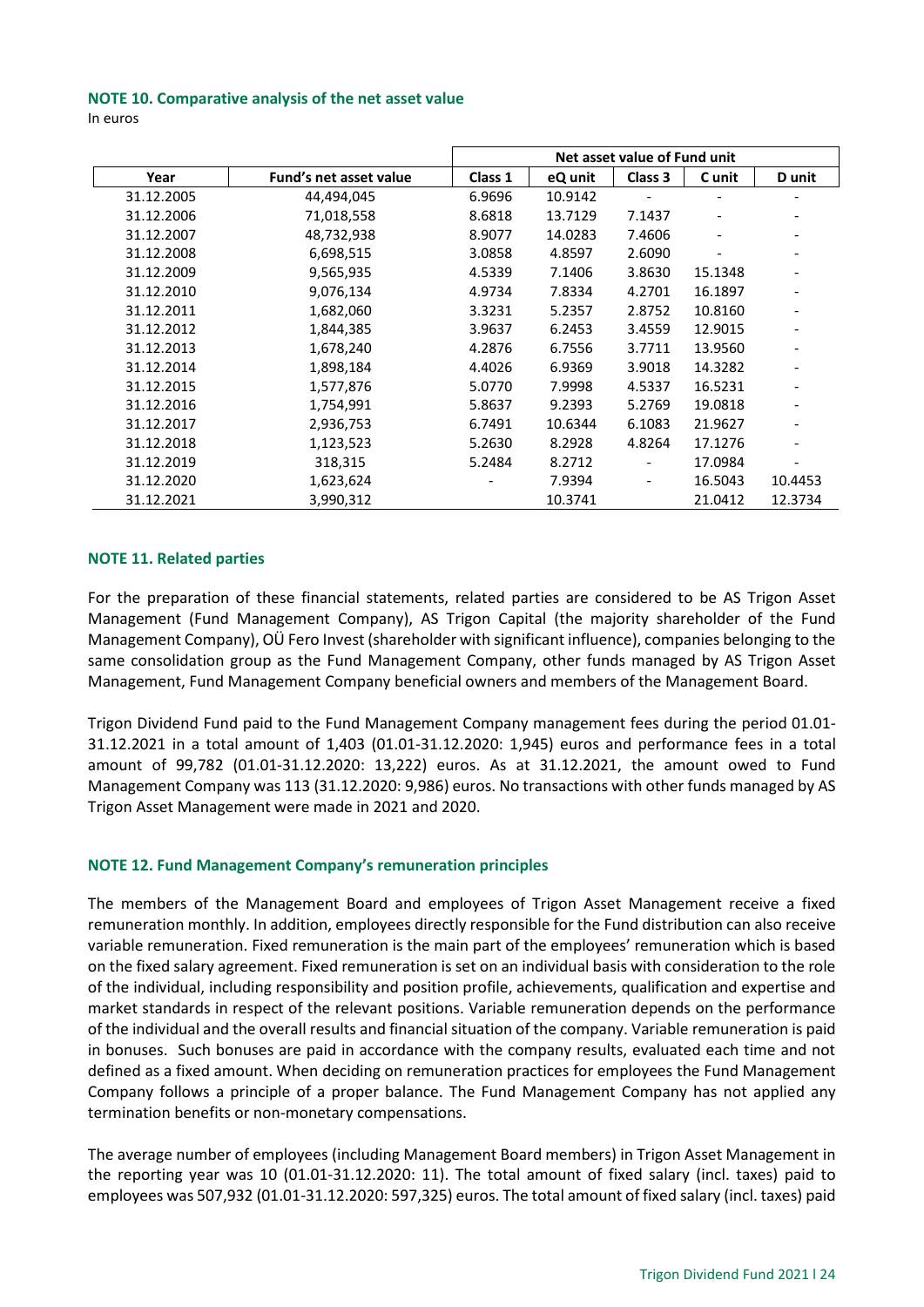to the members of the Management Board during the reporting period was 140,703 (01.01-31.12.2020: 118,641) euros. Members of the Supervisory Board did not receive any remuneration for participating in the work of the board. Bonuses (incl. taxes) paid to the employees directly involved in the Fund distribution process during the reporting period were 10,000 (01.01-31.12.2020: 48,591) euros.

## <span id="page-24-0"></span>**NOTE 13. Contingent assets**

Petition for determining the amount of fair compensation petition to the shareholders of AS Olympic Entertainment Group (hereinafter OEG). This is a class action in which the court involves all minority OEG shareholders whose shares were acquired as a result of a mandatory takeover offer (squeeze out) in October 2021. The Management Company AS Trigon Asset Management also represents its' funds in this legal proceeding.

The general meeting of AS Olympic Entertainment Group approved the takeover of OEG shares belonging to minority shareholders by AS Odyssey Europe for financial compensation of EUR 1.40 per share. The petition accepted by the court on 05.02.2021 has been submitted for the protection of minority shareholders' rights and to receive fair compensation for the OEG shares. Petitioners, including AS Trigon Asset Management, believe that a value of EUR 1.40 per share is unjustified and too low. No negative financial impact on the Fund is expected. However, if the application is ultimately satisfied and the court decides to determine higher compensation, OEG will presumably also be obligated to reimburse all the procedural expenses of the petitioners, and such court decision will have a positive effect on the Fund's results. Immediately before the squeeze out Trigon Dividend Fund held 86,044 shares of OEG.

## <span id="page-24-1"></span>**NOTE 14. Events Occurring After the Balance Sheet Date**

In connection with the war started by Russia against Ukraine on February 24, 2022 and the subsequent sanctions imposed on Russia, financial markets fell sharply.

As at the end of 2021, Trigon Dividend Fund assets included two Russian companies - Gazprom and Norilsk Nickel. The share of these two companies in the portfolio was 4.3%. The Fund owned Gazprom shares through the London Stock Exchange and managed to sell them quickly when the war broke out. Today, trading in Russian companies has been suspended also on the London Stock Exchange. Norilsk Nickel, the world's largest producer of premium nickel and palladium (raw materials for electric car batteries), equities were bought directly from the Russian stock exchange. When the war broke out, trading on Russian stock markets was suspended and no transactions could be made. Fortunately, Norilsk Nickel's share in Trigon Dividend Fund was only 1% at the time of the suspension. Due to this fact, the Management Company has decided to value this position at zero. This means that at the time of publishing this annual report, the value of Norilsk Nickel's shares in the portfolio is 0% and the weight of Russian securities in the Trigon Dividend Fund is 0%.

The table below illustrates the change in the value of each fund unit due to the decline in the financial markets:

|         | Unit's net asset value 31.12.2021 | Unit's net asset value 25.04.2022 | Change (%) |
|---------|-----------------------------------|-----------------------------------|------------|
| eQ unit | 10.3741                           | 9.6215                            | $-7.25%$   |
| C unit  | 21.0412                           | 19.5406                           | $-7.13%$   |
| D unit  | 12.3734                           | 11.4906                           | $-7.13%$   |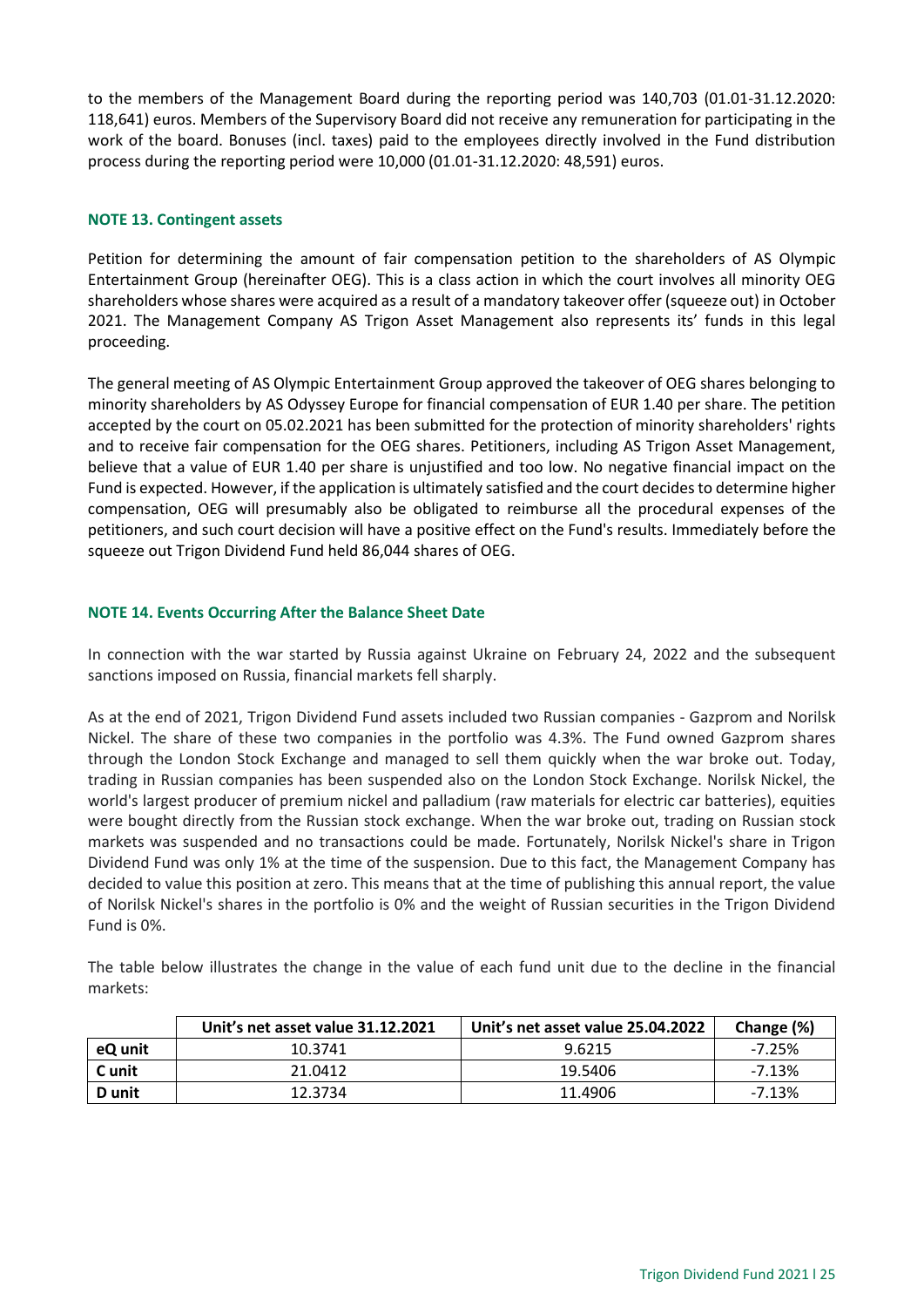

# Independent Auditor's Report

To the Shareholders of Trigon Dividend Fund

## Our opinion

In our opinion, the financial statements present fairly, in all material respects, the financial position of Trigon Dividend Fund (the "Fund") managed by AS Trigon Asset Management (the "Management Company") as at 31 December 2021, and the Fund's financial performance and cash flows for the year then ended in accordance with the Investment Funds Act.

#### **What we have audited**

The Fund's financial statements comprise:

- the statement of financial position as at 31 December 2021;
- the statement of comprehensive income for the year then ended:
- the statement of changes in the Fund's Net Asset Value for the year then ended;
- the statement of cash flows for the year then ended; and
- the notes to the financial statements, which include significant accounting policies and other explanatory information.

## Basis for opinion

We conducted our audit in accordance with International Standards on Auditing (ISAs). Our responsibilities under those standards are further described in the Auditor's responsibilities for the audit of the Fund's financial statements section of our report.

We believe that the audit evidence we have obtained is sufficient and appropriate to provide a basis for our opinion.

#### **Independence**

We are independent of the Fund and of the Management Company in accordance with the International Code of Ethics for Professional Accountants (including International Independence Standards) issued by the International Ethics Standards Board for Accountants (IESBA Code). We have fulfilled our other ethical responsibilities in accordance with the IESBA Code.

## Other information

The Management Company's Management Board is responsible for the other information. The other information comprises the Short Description and Contact Details of Trigon Dividend Fund, the Management Report, the Statement of Transaction and Commission Fees and a Statemenf of Investments (but does not include the financial statements and our auditor's report thereon).

Our opinion on the Fund's financial statements does not cover the other information and we do not express any form of assurance conclusion thereon.

AS PricewaterhouseCoopers Pärnu mnt 15, 10141 Tallinn, Estonia; License No. 6; Registry code: 10142876 T: +372 614 1800, F: +372 614 1900, www.pwc.ee

Translation note:

This version of our report is a translation from the original, which was prepared in Estonian. All possible care has been taken to ensure that the translation is an accurate representation of the original. However, in all matters of interpretation of information, views or opinions, the original language version of our report takes precedence over this translation.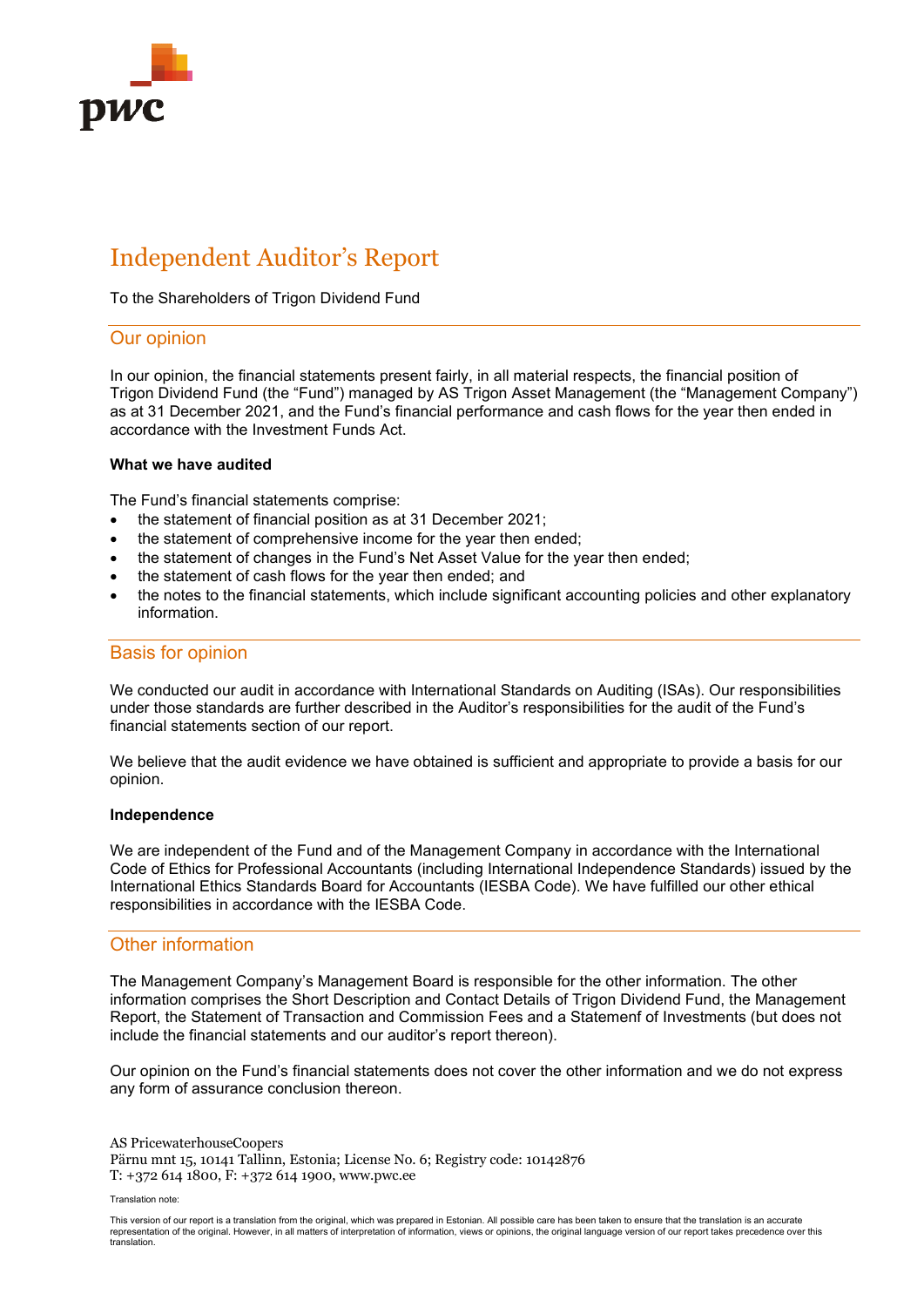

In connection with our audit of the Fund's financial statements, our responsibility is to read the other information identified above and, in doing so, consider whether the other information is materially inconsistent with the Fund's financial statements or our knowledge obtained in the audit, or otherwise appears to be materially misstated. If, based on the work we have performed, we conclude that there is a material misstatement of this other information, we are required to report that fact. We have nothing to report in this regard.

## Responsibilities of the Management Company's Management Board and those charged with governance for the Fund's financial statements

The Management Company's Management Board is responsible for the preparation and fair presentation of the Fund's financial statements in accordance with the Investment Funds Act and for such internal control as the Management Company's Management Board determines is necessary to enable the preparation of the Fund's financial statements that are free from material misstatement, whether due to fraud or error.

In preparing the Fund's financial statements, the Management Company's Management Board is responsible for assessing the Fund's ability to continue as a going concern, disclosing, as applicable, matters related to going concern and using the going concern basis of accounting unless the Management Company's Management Board either intends to liquidate the Fund or to cease operations, or has no realistic alternative but to do so.

Those charged with governance are responsible for overseeing the Fund's financial reporting process.

## Auditor's responsibilities for the audit of the Fund's financial statements

Our objectives are to obtain reasonable assurance about whether the Fund's financial statements as a whole are free from material misstatement, whether due to fraud or error, and to issue an auditor's report that includes our opinion. Reasonable assurance is a high level of assurance, but is not a guarantee that an audit conducted in accordance with ISAs will always detect a material misstatement when it exists. Misstatements can arise from fraud or error and are considered material if, individually or in the aggregate, they could reasonably be expected to influence the economic decisions of users taken on the basis of this financial statements of the Fund.

As part of an audit in accordance with ISAs, we exercise professional judgment and maintain professional scepticism throughout the audit. We also:

- Identify and assess the risks of material misstatement of the Fund's financial statements, whether due to fraud or error, design and perform audit procedures responsive to those risks, and obtain audit evidence that is sufficient and appropriate to provide a basis for our opinion. The risk of not detecting a material misstatement resulting from fraud is higher than for one resulting from error, as fraud may involve collusion, forgery, intentional omissions, misrepresentations, or the override of internal control.
- Obtain an understanding of internal control relevant to the audit in order to design audit procedures that are appropriate in the circumstances, but not for the purpose of expressing an opinion on the effectiveness of the Fund's internal control.
- Evaluate the appropriateness of accounting policies used and the reasonableness of accounting estimates and related disclosures made by the Management Company's Management Board.

Translation note:

This version of our report is a translation from the original, which was prepared in Estonian. All possible care has been taken to ensure that the translation is an accurate representation of the original. However, in all matters of interpretation of information, views or opinions, the original language version of our report takes precedence over this translation.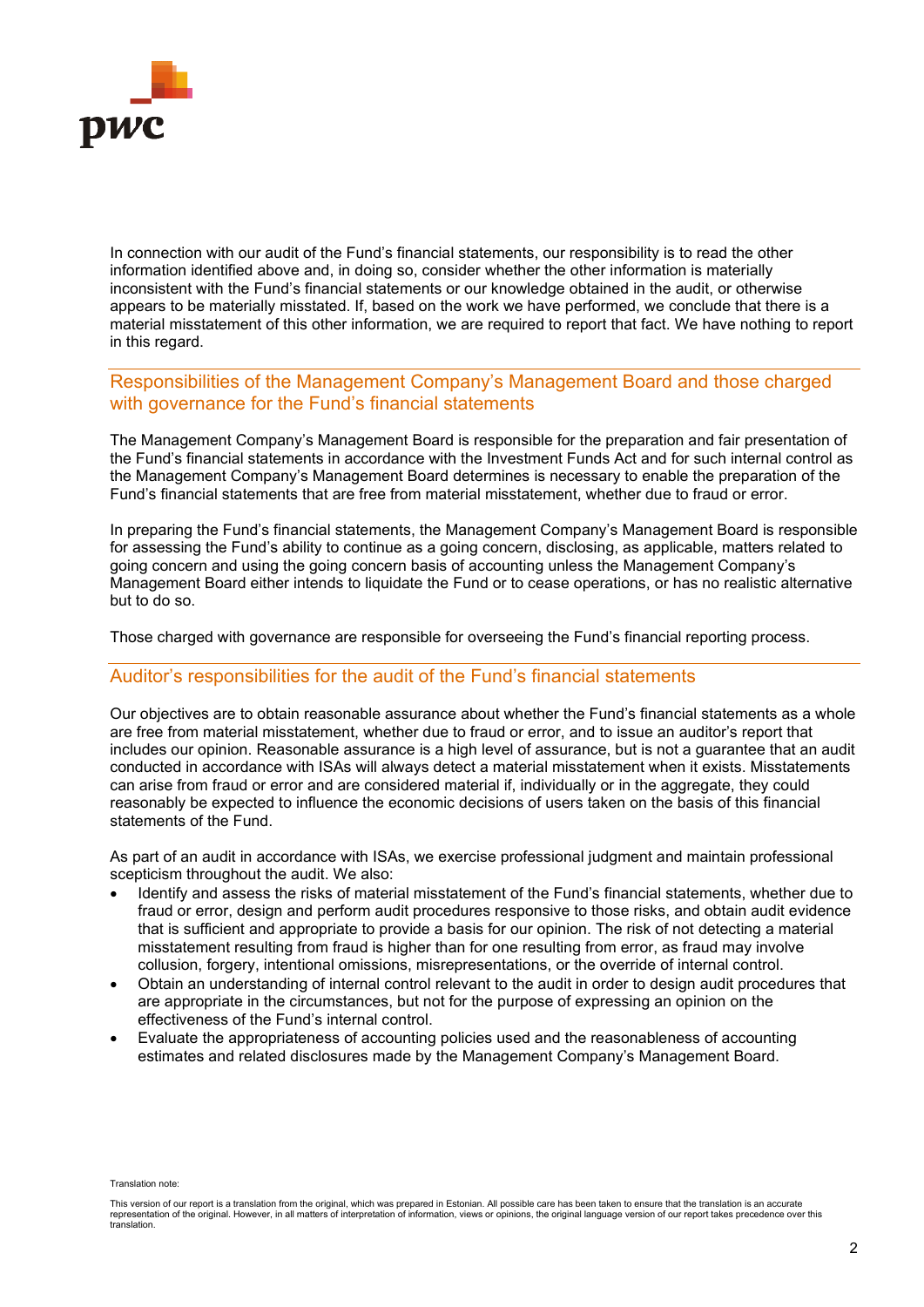

- Conclude on the appropriateness of the Management Company's Management Board's use of the going concern basis of accounting and, based on the audit evidence obtained, whether a material uncertainty exists related to events or conditions that may cast significant doubt on the Fund's ability to continue as a going concern. If we conclude that a material uncertainty exists, we are required to draw attention in our auditor's report to the related disclosures in the Fund's financial statements or, if such disclosures are inadequate, to modify our opinion. Our conclusions are based on the audit evidence obtained up to the date of our auditor's report. However, future events or conditions may cause the Fund to cease to continue as a going concern.
- Evaluate the overall presentation, structure and content of the Fund's financial statements, including the disclosures, and whether the Fund's financial statements represent the underlying transactions and events in a manner that achieves fair presentation.

We communicate with those charged with governance regarding, among other matters, the planned scope and timing of the audit and significant audit findings, including any significant deficiencies in internal control that we identify during our audit.

AS PricewaterhouseCoopers

/signed/

Verner Uibo Auditor's certificate no.568

27 April 2022 Tallinn, Estonia

Translation note:

This version of our report is a translation from the original, which was prepared in Estonian. All possible care has been taken to ensure that the translation is an accurate representation of the original. However, in all matters of interpretation of information, views or opinions, the original language version of our report takes precedence over this translation.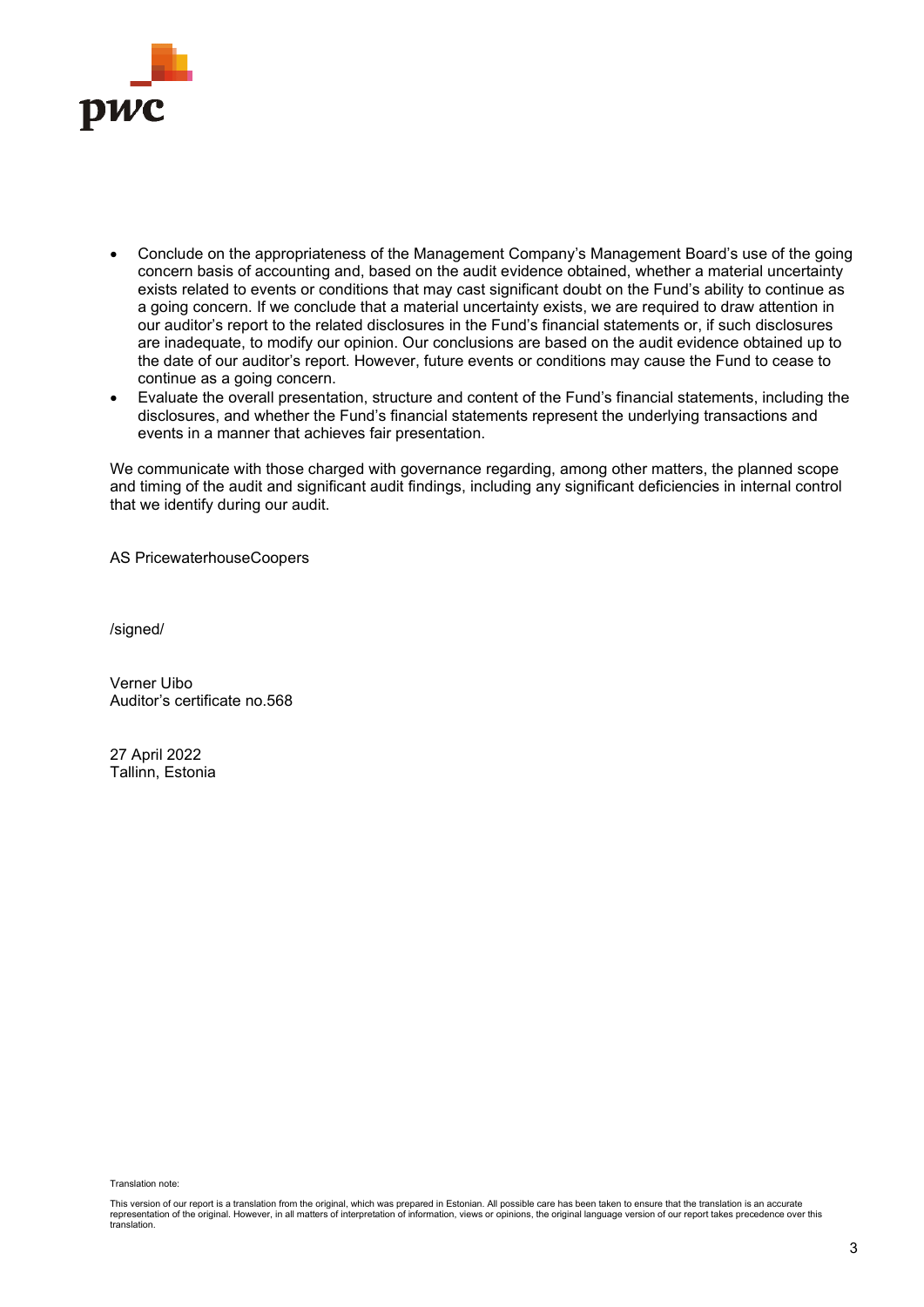#### <span id="page-28-0"></span>In euros

Commissions are fees paid to the intermediaries of securities transactions. Transaction costs consist of the fees charged by the depositary bank for making transactions, fees for sub-depositaries or correspondent banks and fees charged for executing payment orders.

## **01.01-31.12.2021**

|                                         | Number of    | <b>Volume of</b> | <b>Total commissions</b> | Weighted    |
|-----------------------------------------|--------------|------------------|--------------------------|-------------|
| Intermediary                            | transactions | transactions     | paid                     | average fee |
| Securities traded on regulated markets  |              |                  |                          |             |
| AK Investment                           | 9            | 380,444          | 570                      | 0.15%       |
| <b>AS LHV Pank</b>                      | 2            | 210,100          | 0                        | 0.00%       |
| AS SEB Pank                             | 19           | 431,740          | 648                      | 0.15%       |
| <b>AS Swedbank</b>                      | 6            | 424,430          | 159                      | 0.00%       |
| <b>Atonline Limited</b>                 | 3            | 161,388          | 161                      | 0.10%       |
| Bank Pekao SA                           | 4            | 125,140          | 200                      | 0.16%       |
| <b>BCS Prime Brokerage Limited</b>      | 1            | 33,606           | 34                       | 0.10%       |
| <b>Concorde Securities</b>              | 5            | 145,282          | 218                      | 0.15%       |
| Erste Bank                              | 15           | 579,950          | 544                      | 0.09%       |
| InterKapital Vrijednosni Papiri         | 4            | 166,899          | 333                      | 0.20%       |
| Raiffeisenbank International AG         | 2            | 97,890           | 98                       | 0.10%       |
| Siauliu Bankas                          |              | 89,000           | 0                        | 0.00%       |
| Swiss Capital                           | 10           | 326,293          | 651                      | 0.20%       |
| <b>WOOD &amp; CO Financial Services</b> | 2            | 44,067           | 35                       | 0.08%       |
| Total                                   | 83           | 3,216,230        | 3,652                    | 0.11%       |

Additionally, transaction costs in the amount of 1,857 euros were paid to Swedbank AS, which was 0.06% of the total transactions volume.

## **01.01-31.12.2021**

|                                        | Number of    | Volume of    | <b>Total commissions</b> | Weighted    |
|----------------------------------------|--------------|--------------|--------------------------|-------------|
| Intermediary                           | transactions | transactions | paid                     | average fee |
| Securities traded on regulated markets |              |              |                          |             |
| AS SEB Pank                            | 25           | 385,758      | 578                      | 0.15%       |
| AS Swedbank                            | 9            | 116,466      | 204                      | 0.17%       |
| Bank Pekao SA                          | 12           | 144.767      | 232                      | 0.16%       |
| <b>Concorde Securities</b>             | 8            | 160,754      | 194                      | 0.12%       |
| Erste Bank                             | 25           | 480,368      | 560                      | 0.12%       |
| InterKapital Vrijednosni Papiri        | 11           | 336,203      | 701                      | 0.21%       |
| Patria Finance                         | 1            | 40,537       | 40                       | 0.10%       |
| <b>PKO BP Securities</b>               | 1            | 14,523       | 20                       | 0.14%       |
| Santander Bank Polska S.A.             | 1            | 15,455       | 28                       | 0.18%       |
| Swiss Capital                          | 3            | 91,953       | 184                      | 0.20%       |
| WOOD & CO Financial Services           | 6            | 227,613      | 353                      | 0.15%       |
| <b>Total</b>                           | 102          | 2,014,398    | 3 0 9 4                  | 0.15%       |

Additionally, transaction costs in the amount of 425 euros were paid to Swedbank AS, which was 0.03% of the total transactions volume.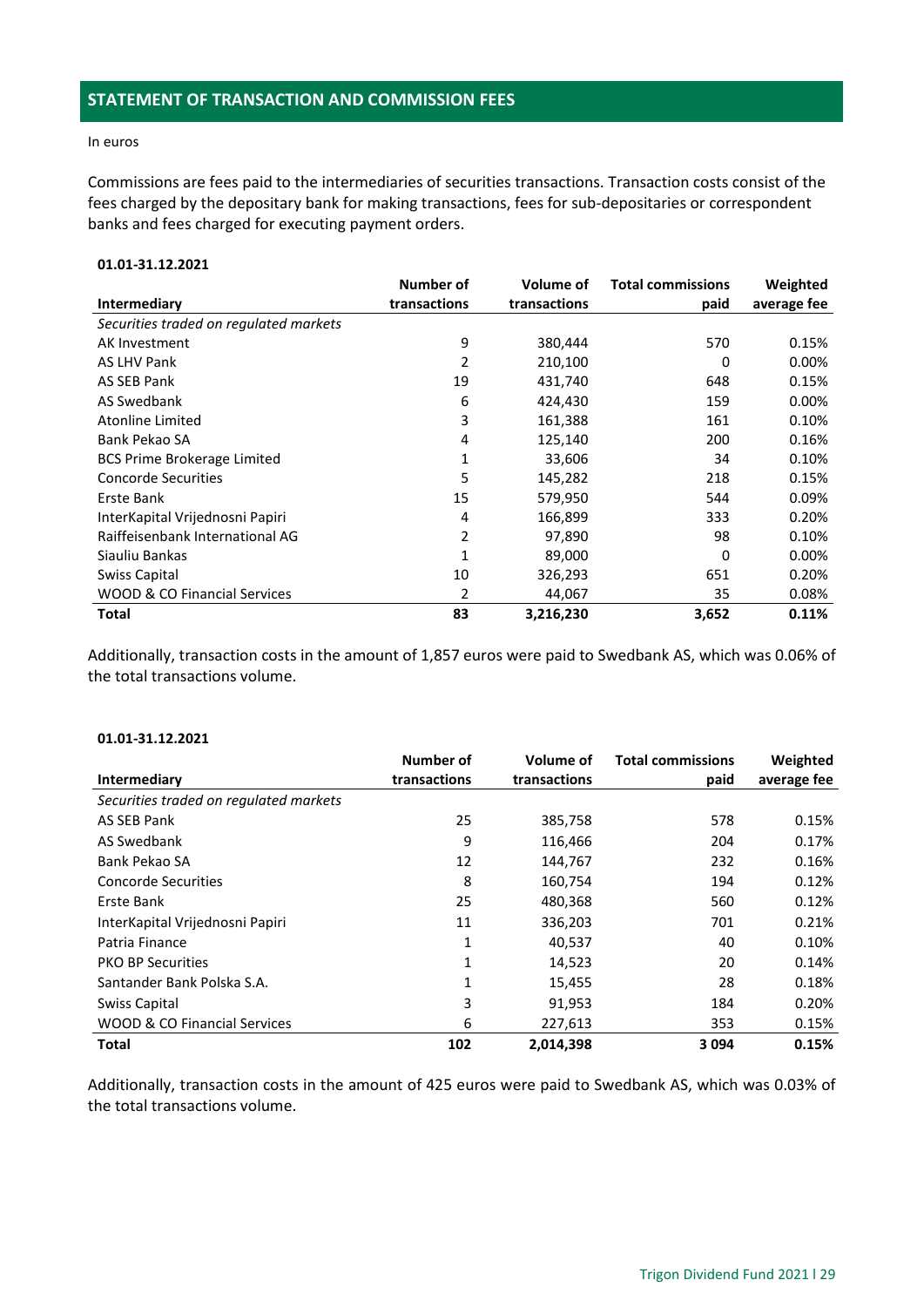## **STATEMENT OF INVESTMENTS**

In euros as at 31.12.2021

<span id="page-29-0"></span>

|                                       | Rating     | Country   | <b>ISIN-code</b> | Nominal  |            | Quantity | Average<br>acquisition | <b>Total average</b><br>acquisition cost | <b>Market</b> | <b>Total</b> | Weight of    |
|---------------------------------------|------------|-----------|------------------|----------|------------|----------|------------------------|------------------------------------------|---------------|--------------|--------------|
| Name                                  | (S&P)      |           |                  | value    | Currency   |          |                        |                                          | value         | market       | Fund's net   |
|                                       |            |           |                  |          |            |          | cost per unit          |                                          | per unit      | value        | assets value |
| <b>EQUITIES</b>                       |            |           |                  |          |            |          |                        |                                          |               |              |              |
| <b>LISTED ON REGULATED MARKETS:</b>   |            |           |                  |          |            |          |                        |                                          |               |              |              |
| ALLAMI NYOMDA NYRT COM STOCK          |            | HU        | HU0000093257     | 98.00    | <b>HUF</b> | 9,278    | 4.37                   | 40,570                                   | 4.20          | 38,966       | 0.98%        |
| <b>BANCA TRANSILVANIA SA</b>          |            | <b>RO</b> | ROTLVAACNOR1     | 1.00     | <b>RON</b> | 154,000  | 0.51                   | 78,573                                   | 0.52          | 80,234       | 2.01%        |
| <b>BANK PEKAO SA</b>                  | BBB+       | PL        | PLPEKAO00016     | 1.00     | PLN        | 3,600    | 13.34                  | 48,021                                   | 26.52         | 95,645       | 2.40%        |
| <b>BRD Gr Societe Generale SA RON</b> |            | <b>RO</b> | ROBRDBACNOR2     | 1.00     | <b>RON</b> | 24,452   | 2.80                   | 68,561                                   | 3.58          | 87,399       | 2.19%        |
| <b>CAPITEA SA</b>                     |            | PL        | PLGTBCK00297     | 0.00     | PLN        | 70,000   | 1.76                   | 122,901                                  | 0.00          | 0            | 0.00%        |
| CESKE ENERGETICKE ZAVODY AS           | A-         | CZ        | CZ0005112300     | 100.00   | <b>CZK</b> | 2,430    | 16.81                  | 40,838                                   | 33.24         | 80,801       | 2.02%        |
| <b>GAZPROM ADR</b>                    | $CCC-$ *-  | <b>RU</b> | US3682872078     | 0.00     | <b>USD</b> | 14,250   | 6.04                   | 86,091                                   | 8.13          | 114,508      | 2.87%        |
| <b>GLOBALWORTH REAL ESTATE INVEST</b> | BBB-       | GG        | GG00B979FD04     | 0.00     | <b>EUR</b> | 7,700    | 5.44                   | 41,882                                   | 5.88          | 45,738       | 1.15%        |
| <b>HALYK - ADR</b>                    | BB+        | KZ        | US46627J3023     | 0.00     | <b>USD</b> | 10,775   | 12.26                  | 132,088                                  | 14.51         | 157,910      | 3.96%        |
| <b>HRVATSKI TELEKOM DD</b>            |            | HR        | HRHT00RA0005     | 0.00     | <b>HRK</b> | 1,266    | 22.78                  | 28,837                                   | 24.67         | 31,208       | 0.78%        |
| <b>KOMERCNI BANKA</b>                 | A          | <b>CZ</b> | CZ0008019106     | 100.00   | <b>CZK</b> | 2,130    | 21.42                  | 45,624                                   | 37.58         | 80,075       | 2.01%        |
| <b>KRKA</b>                           |            | SI        | SI0031102120     | 0.00     | <b>EUR</b> | 220      | 70.74                  | 15,563                                   | 118.00        | 25,960       | 0.65%        |
| <b>MAGYAR TELEKOM RT</b>              | <b>NR</b>  | HU        | HU0000073507     | 100.00   | <b>HUF</b> | 105,310  | 1.06                   | 111,786                                  | 1.11          | 117,420      | 2.94%        |
| MOL HUNGARIAN OIL AND GAS PLC         | BBB-       | HU        | HU0000153937     | 125.00   | <b>HUF</b> | 14,300   | 6.09                   | 87,088                                   | 6.82          | 97,643       | 2.45%        |
| <b>NORILSK NICKEL MMC</b>             | $CCC-$ *-  | <b>RU</b> | RU0007288411     | 0.00     | <b>USD</b> | 214      | 276.83                 | 59,241                                   | 268.41        | 57,841       | 1.45%        |
| NOVA LJUBLJANSKA BANKA GDR            | BBB-       | SI        | US66980N2036     | 0.00     | <b>EUR</b> | 8,500    | 10.17                  | 86,442                                   | 15.05         | 127,925      | 3.21%        |
| OMV PETROM SA (RON)                   |            | <b>RO</b> | ROSNPPACNOR9     | 0.10     | <b>RON</b> | 860,000  | 0.07                   | 58,494                                   | 0.10          | 86,660       | 2.17%        |
| PHILIP MORRIS CR                      |            | CZ        | CS0008418869     | 1 000.00 | <b>CZK</b> | 186      | 566.88                 | 105,439                                  | 647.05        | 120,405      | 3.02%        |
| <b>PKO BANK POLSKI</b>                | <b>NR</b>  | PL        | PLPKO0000016     | 1.00     | PLN        | 6,150    | 6.14                   | 37,749                                   | 9.77          | 60,174       | 1.51%        |
| POWSZECHNY ZAKLAD UBEZP SHARE         | $A -$      | PL        | PLPZU0000011     | 0.10     | PLN        | 16,600   | 5.21                   | 86,551                                   | 7.68          | 127,790      | 3.20%        |
| POZAVAROVALNICA SAVA DD               |            | SI        | SI0021110513     | 0.00     | <b>EUR</b> | 4,771    | 19.98                  | 95,317                                   | 27.90         | 133,111      | 3.34%        |
| PURCARI WINERIES PLC                  |            | <b>CY</b> | CY0107600716     | 0.00     | <b>RON</b> | 13,560   | 2.54                   | 34,442                                   | 3.01          | 40,800       | 1.02%        |
| SIAULIU BANKAS PVA                    |            | LT        | LT0000102253     | 0.29     | <b>EUR</b> | 62,592   | 0.43                   | 27,143                                   | 0.76          | 47,633       | 1.19%        |
| SILVANO FASHION GROUP A-AKTSIA        |            | EE        | EE3100001751     | 0.20     | <b>EUR</b> | 55,000   | 1.88                   | 103,317                                  | 1.97          | 108,075      | 2.71%        |
| SPHERA FRANCHISE GROUP SA             |            | <b>RO</b> | ROSFGPACNOR4     | 0.00     | <b>RON</b> | 53,500   | 3.26                   | 174,488                                  | 3.03          | 162,056      | 4.06%        |
| <b>STALEXPORT SA</b>                  |            | PL        | PLSTLEX00019     | 2.00     | PLN        | 52,974   | 0.69                   | 36,351                                   | 0.76          | 40,261       | 1.01%        |
| <b>STRABAG SE</b>                     | <b>BBB</b> | AT        | AT000000STR1     | 0.00     | <b>EUR</b> | 4,000    | 34.47                  | 137,885                                  | 36.65         | 146,600      | 3.67%        |
| TALLINNA KAUBAMAJA AS                 |            | EE        | EE0000001105     | 0.40     | <b>EUR</b> | 5,000    | 8.15                   | 40,761                                   | 11.22         | 56,100       | 1.41%        |
| <b>TALLINNA SADAM AKTSIA</b>          |            | EE        | EE3100021635     | 1.00     | <b>EUR</b> | 31,140   | 1.80                   | 56,134                                   | 1.86          | 57,858       | 1.45%        |
| TELEKOM SLOVENIJE DD                  |            | SI        | SI0031104290     | 0.00     | <b>EUR</b> | 4,250    | 50.20                  | 213,345                                  | 56.20         | 238,850      | 5.99%        |
| <b>TOYA SA</b>                        |            | PL        | PLTOYA000011     | 0.10     | PLN        | 47,000   | 1.60                   | 75,181                                   | 1.74          | 81,882       | 2.05%        |
| TURK TRAKTOR VE ZIRAAT MAKIN          |            | <b>TR</b> | TRETTRK00010     | 1.00     | <b>TRY</b> | 3,918    | 14.28                  | 55,933                                   | 14.79         | 56,387       | 1.41%        |
| VESTEL BEYAZ ESYA S V T SHARE         |            | <b>TR</b> | TREVEST00017     | 1.00     | <b>TRY</b> | 98,434   | 0.55                   | 54,555                                   | 0.52          | 52,760       | 1.32%        |
| ZAVAROVALNICA TRIGLAV DD              |            | <b>SI</b> | SI0021111651     | 0.00     | <b>EUR</b> | 3,863    | 30.83                  | 119,111                                  | 36.80         | 142,158      | 3.56%        |
| <b>TOTAL EQUITIES</b>                 |            |           |                  |          |            |          |                        | 2,606,298                                |               | 2,998,834    | 75.15%       |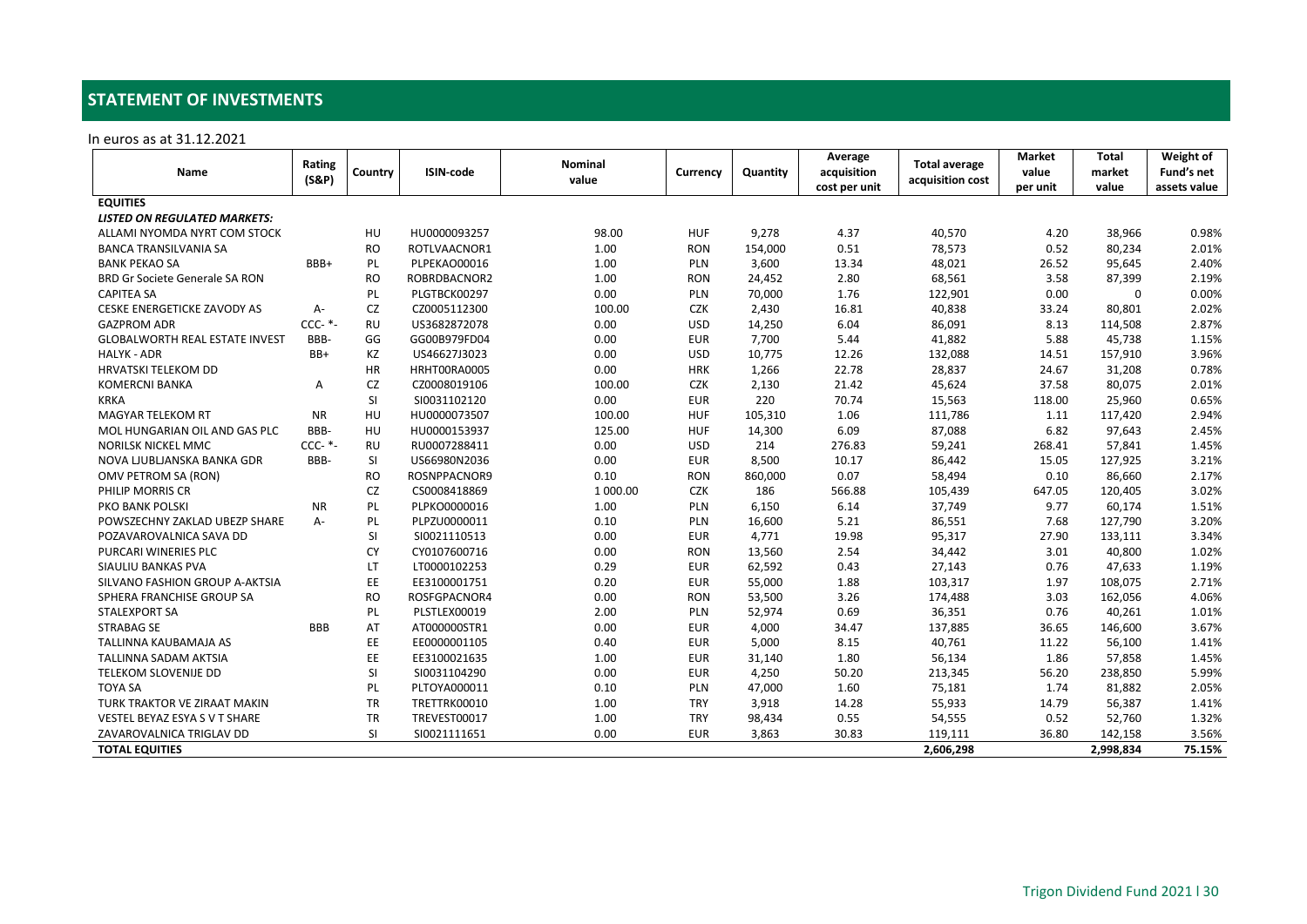| Name/Due date                 | Rating<br>(S&P) | Country | <b>ISIN-code</b> | <b>Nominal value</b> | Coupon rate | Currency   | Quantity   | Average<br>acquisition cost<br>per unit | <b>Total average</b><br>acquisition cost | <b>Market</b><br>value per<br>unit | <b>Total</b><br>market<br>value | Weight of<br>Fund's net<br>assets value |
|-------------------------------|-----------------|---------|------------------|----------------------|-------------|------------|------------|-----------------------------------------|------------------------------------------|------------------------------------|---------------------------------|-----------------------------------------|
| <b>DEBT SECURITIES</b>        |                 |         |                  |                      |             |            |            |                                         |                                          |                                    |                                 |                                         |
| ARCO VARA/13.12.2022          |                 | EE      | EE3300001957     | 10,000.00            | 10.000%     | <b>EUR</b> | 130,000.00 | 100.08                                  | 130,100                                  | 100.00                             | 130,614                         | 3.27%                                   |
| CROSSCHEM/04.11.2024          |                 | LV      | LV0000860047     | 1,000.00             | 6.750%      | <b>EUR</b> | 200,000.00 | 100.00                                  | 200,000                                  | 100.00                             | 202,071                         | 5.06%                                   |
| INBANK/15.12.2031             |                 | EE      | EE3300002302     | 1,000.00             | 5.500%      | <b>EUR</b> | 150,000.00 | 100.00                                  | 150,000                                  | 101.70                             | 152,894                         | 3.83%                                   |
| IUTECR/06.10.2026             |                 | LU      | XS2378483494     | 100.00               | 11.000%     | <b>EUR</b> | 89,000.00  | 100.00                                  | 89,000                                   | 103.37                             | 95,536                          | 2.39%                                   |
| LHV GROUP SUBORDIN/28.11.2028 |                 | EE      | EE3300111558     | 1,000.00             | 6.000%      | <b>EUR</b> | 16,000.00  | 98.16                                   | 15,705                                   | 103.80                             | 16,693                          | 0.42%                                   |
| LHV GROUP SUBORDIN/28.09.2030 |                 | EE      | EE3300001791     | 1,000.00             | 6.000%      | <b>EUR</b> | 41,000.00  | 100.00                                  | 41,000                                   | 106.85                             | 43,809                          | 1.10%                                   |
| MOGO/31.03.2024               |                 | LV      | LV0000802452     | 1,000.00             | 11.000%     | <b>EUR</b> | 90,000.00  | 102.72                                  | 92,444                                   | 103.64                             | 94,097                          | 2.36%                                   |
| <b>TOTAL DEBT SECURITIES</b>  |                 |         |                  |                      |             |            |            |                                         | 718,249                                  |                                    | 735,713                         | 18.44%                                  |
|                               |                 |         |                  |                      |             |            |            |                                         |                                          |                                    |                                 |                                         |
| <b>TOTAL SECURITIES</b>       |                 |         |                  |                      |             |            |            |                                         | 3,324,547                                |                                    | 3,734,547                       | 93.59%                                  |
|                               |                 |         |                  |                      |             |            |            |                                         |                                          |                                    |                                 |                                         |
| <b>CASH</b>                   |                 |         |                  |                      |             |            |            |                                         |                                          |                                    |                                 |                                         |
| <b>BANK ACCOUNT</b>           |                 |         |                  |                      |             |            |            |                                         | 261,362                                  |                                    | 261,362                         | 6.55%                                   |
|                               |                 |         |                  |                      |             |            |            |                                         |                                          |                                    |                                 |                                         |
| <b>INVESTMENTS TOTAL</b>      |                 |         |                  |                      |             |            |            |                                         | 3,324,547                                |                                    | 3,995,910                       | 100.14%                                 |
|                               |                 |         |                  |                      |             |            |            |                                         |                                          |                                    |                                 |                                         |
| <b>OTHER ASSETS</b>           |                 |         |                  |                      |             |            |            |                                         |                                          |                                    |                                 |                                         |
| <b>DIVIDENDS RECEIVABLE</b>   |                 |         |                  |                      |             |            |            |                                         |                                          |                                    | 4,154                           | 0.10%                                   |
| <b>SUBSCRIPTION OF UNITS</b>  |                 |         |                  |                      |             |            |            |                                         |                                          |                                    | $\Omega$                        | 0.00%                                   |
| <b>TOTAL OTHER ASSETS</b>     |                 |         |                  |                      |             |            |            |                                         |                                          |                                    | 4,154                           | 0.10%                                   |
|                               |                 |         |                  |                      |             |            |            |                                         |                                          |                                    |                                 |                                         |
| <b>TOTAL FUND ASSETS</b>      |                 |         |                  |                      |             |            |            |                                         | 3,324,547                                |                                    | 4,000,063                       | 100.24%                                 |
| <b>NET ASSET VALUE</b>        |                 |         |                  |                      |             |            |            |                                         |                                          |                                    | 3,990,312                       | 100.00%                                 |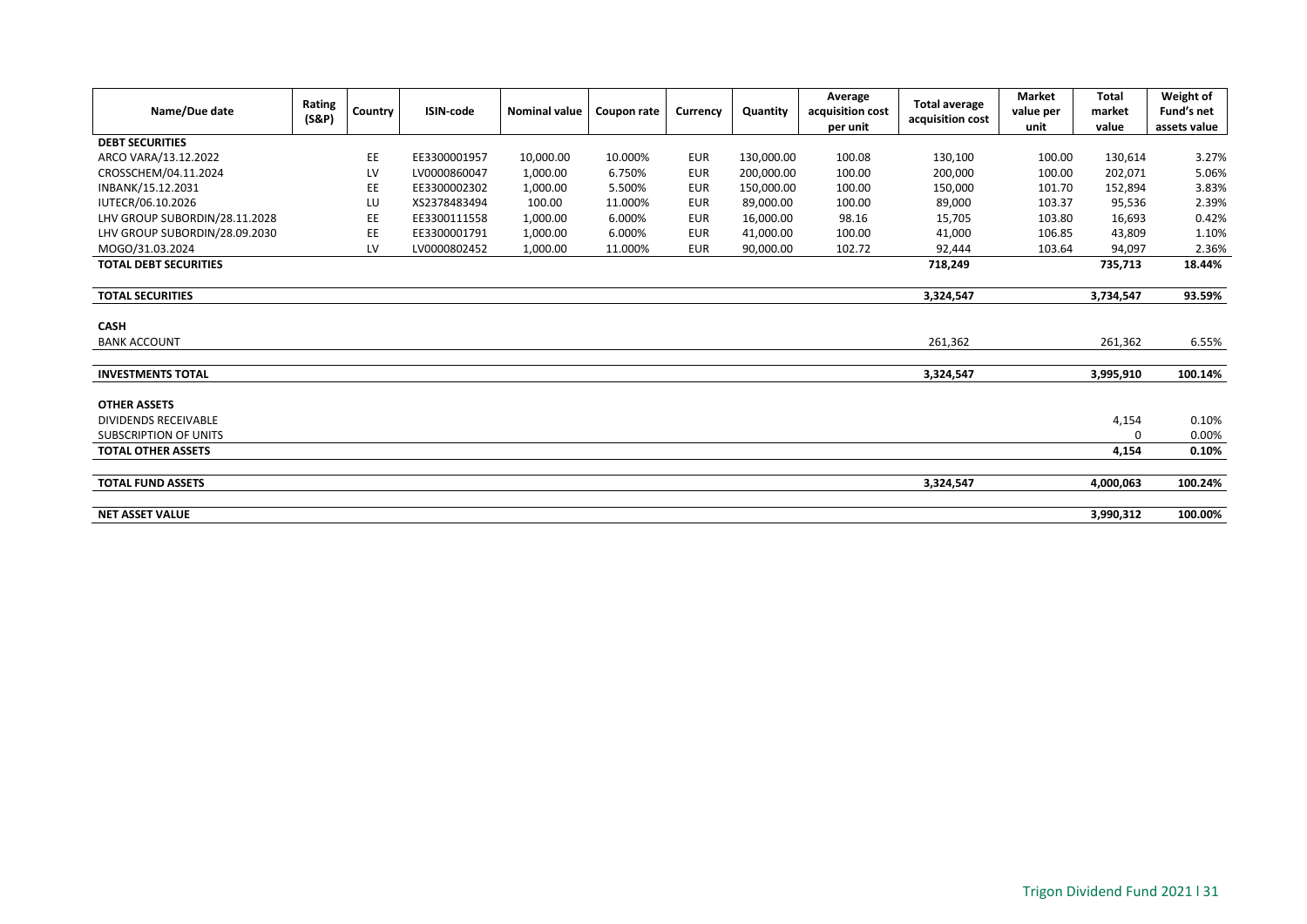#### In euros as at 31.12.2020

|                                       | Rating     |           |              | <b>Nominal</b> |            |          | Average       | <b>Total average</b> | <b>Market</b> | <b>Total</b> | Weight of    |
|---------------------------------------|------------|-----------|--------------|----------------|------------|----------|---------------|----------------------|---------------|--------------|--------------|
| Name                                  | (S&P)      | Country   | ISIN-code    | value          | Currency   | Quantity | acquisition   | acquisition cost     | value         | market       | Fund's net   |
|                                       |            |           |              |                |            |          | cost per unit |                      | per unit      | value        | assets value |
| <b>EQUITIES</b>                       |            |           |              |                |            |          |               |                      |               |              |              |
| <b>LISTED ON REGULATED MARKETS:</b>   |            |           |              |                |            |          |               |                      |               |              |              |
| <b>ARCO VARA SHARE</b>                |            | EE        | EE3100034653 | 7.00           | <b>EUR</b> | 25,000   | 1.14          | 28,386               | 1.21          | 30,250       | 1.86%        |
| <b>BANK PEKAO SA</b>                  | BBB+       | PL        | PLPEKAO00016 | 1.00           | PLN        | 3,600    | 13.34         | 48,021               | 13.30         | 47,892       | 2.95%        |
| <b>BRD Gr Societe Generale SA RON</b> |            | <b>RO</b> | ROBRDBACNOR2 | 1.00           | <b>RON</b> | 11,550   | 2.58          | 29,770               | 3.05          | 35,239       | 2.17%        |
| <b>CESKE ENERGETICKE ZAVODY AS</b>    | A-         | CZ        | CZ0005112300 | 100.00         | <b>CZK</b> | 2,430    | 16.81         | 40,838               | 19.62         | 47,683       | 2.94%        |
| <b>GETBACK SA</b>                     |            | PL        | PLGTBCK00297 | 0.00           | PLN        | 70,000   | 1.76          | 122,901              | 0.00          | $\Omega$     | 0.00%        |
| <b>GLOBALWORTH REAL ESTATE INVEST</b> | BBB-       | GG        | GG00B979FD04 | 0.00           | <b>EUR</b> | 7,700    | 5.44          | 41,882               | 7.00          | 53,900       | 3.32%        |
| <b>HRVATSKI TELEKOM DD</b>            |            | HR        | HRHT00RA0005 | 0.00           | <b>HRK</b> | 1,266    | 22.78         | 28,837               | 24.04         | 30,432       | 1.87%        |
| <b>IMMOFINANZ AG</b>                  | BBB-       | AT        | AT0000A21KS2 | 0.00           | <b>EUR</b> | 2,934    | 14.02         | 41,143               | 16.97         | 49,790       | 3.07%        |
| <b>KOMERCNI BANKA</b>                 | A          | CZ        | CZ0008019106 | 100.00         | <b>CZK</b> | 2,130    | 21.42         | 45,624               | 25.03         | 53,321       | 3.28%        |
| <b>KRKA</b>                           |            | SI        | SI0031102120 | 0.00           | <b>EUR</b> | 220      | 70.74         | 15,563               | 91.40         | 20,108       | 1.24%        |
| <b>MAGYAR TELEKOM RT</b>              |            | HU        | HU0000073507 | 100.00         | <b>HUF</b> | 67,500   | 1.00          | 67,266               | 1.04          | 70,247       | 4.33%        |
| MOL HUNGARIAN OIL AND GAS PLC         | BBB-       | HU        | HU0000153937 | 125.00         | <b>HUF</b> | 5,900    | 4.56          | 26,895               | 6.00          | 35,386       | 2.18%        |
| <b>MONETA MONEY BANK AS</b>           | <b>BBB</b> | CZ        | CZ0008040318 | 1.00           | <b>CZK</b> | 20,000   | 2.24          | 44,710               | 2.59          | 51,819       | 3.19%        |
| NEPI ROCKCASTLE PLC                   | <b>BBB</b> | IM        | IM00BDD7WV31 | 0.01           | <b>EUR</b> | 8,100    | 3.43          | 27,798               | 5.10          | 41,310       | 2.54%        |
| NOVA LJUBLJANSKA BANKA GDR            | BBB-       | SI        | US66980N2036 | 0.00           | <b>EUR</b> | 6,950    | 8.48          | 58,951               | 9.16          | 63,662       | 3.92%        |
| OMV PETROM SA (RON)                   |            | <b>RO</b> | ROSNPPACNOR9 | 0.10           | <b>RON</b> | 860,000  | 0.07          | 58,494               | 0.07          | 64,184       | 3.95%        |
| PHILIP MORRIS CR                      |            | CZ        | CS0008418869 | 1000.00        | <b>CZK</b> | 78       | 519.70        | 40,537               | 570.01        | 44,461       | 2.74%        |
| PKO BANK POLSKI                       |            | PL        | PLPKO0000016 | 1.00           | PLN        | 7,850    | 4.75          | 37,277               | 6.25          | 49,088       | 3.02%        |
| POWSZECHNY ZAKLAD UBEZP SHARE         | A-         | PL        | PLPZU0000011 | 0.10           | PLN        | 16,600   | 5.21          | 86,551               | 7.05          | 116,960      | 7.20%        |
| POZAVAROVALNICA SAVA DD               |            | <b>SI</b> | SI0021110513 | 0.00           | <b>EUR</b> | 3,300    | 16.79         | 55,421               | 18.50         | 61,050       | 3.76%        |
| SIAULIU BANKAS PVA                    |            | <b>LT</b> | LT0000102253 | 0.29           | <b>EUR</b> | 65,145   | 0.43          | 28,250               | 0.50          | 32,442       | 2.00%        |
| SILVANO FASHION GROUP A-AKTSIA        |            | EE        | EE3100001751 | 0.20           | <b>EUR</b> | 5,534    | 2.65          | 14,687               | 1.56          | 8,633        | 0.53%        |
| <b>STALEXPORT SA</b>                  |            | PL        | PLSTLEX00019 | 2.00           | PLN        | 52,974   | 0.69          | 36,351               | 0.74          | 39,216       | 2.42%        |
| <b>STRABAG SE</b>                     | <b>BBB</b> | AT        | AT000000STR1 | 0.00           | <b>EUR</b> | 1,600    | 25.23         | 40,370               | 28.45         | 45,520       | 2.80%        |
| <b>TALLINNA KAUBAMAJA AS</b>          |            | EE        | EE0000001105 | 0.40           | <b>EUR</b> | 9,350    | 8.15          | 76,223               | 9.16          | 85,646       | 5.27%        |
| <b>TALLINNA SADAM AKTSIA</b>          |            | EE        | EE3100021635 | 1.00           | <b>EUR</b> | 32,140   | 1.69          | 54,285               | 1.80          | 57,852       | 3.56%        |
| <b>TELEKOM SLOVENIJE DD</b>           |            | SI        | SI0031104290 | 0.00           | <b>EUR</b> | 2,500    | 47.79         | 119,468              | 43.60         | 109,000      | 6.71%        |
| ZAVAROVALNICA TRIGLAV DD              |            | SI        | SI0021111651 | 0.00           | <b>EUR</b> | 2,913    | 29.52         | 85,985               | 30.00         | 87,390       | 5.38%        |
| <b>TOTAL EQUITIES</b>                 |            |           |              |                |            |          |               | 1,402,484            |               | 1,432,485    | 88.23%       |
|                                       |            |           |              |                |            |          |               |                      |               |              |              |

| Name/Due date                 | Rating<br>$(S\&P)$ | Country | <b>ISIN-code</b> | <b>Nominal value</b> | Coupon rate | Currencv   | Quantity | Average<br>acquisition cost<br>per unit | Total average<br>acquisition cost | <b>Market</b><br>value per<br>unit | Total<br>market<br>value | Weight of<br>Fund's net<br>assets value |
|-------------------------------|--------------------|---------|------------------|----------------------|-------------|------------|----------|-----------------------------------------|-----------------------------------|------------------------------------|--------------------------|-----------------------------------------|
| <b>DEBT SECURITIES</b>        |                    |         |                  |                      |             |            |          |                                         |                                   |                                    |                          |                                         |
| ARCO VARA/13.12.2022          |                    | EЕ      | EE3300001957     | 10,000.00            | 10.000%     | <b>EUR</b> | 120,000  | 100.00                                  | 120,000                           | 100.00                             | 120,533                  | 7.42%                                   |
| LHV GROUP SUBORDIN/28.11.2028 |                    | EE      | EE3300111558     | 1,000.00             | 6.000%      | <b>EUR</b> | 16,000   | 98.16                                   | 16,000                            | 106.25                             | 17,085                   | 1.05%                                   |
| LHV GROUP SUBORDIN/30.09.2030 |                    | EE      | EE3300001791     | 1,000.00             | 6.000%      | <b>EUR</b> | 41,000   | 100.00                                  | 41,000                            | 106.35                             | 43,604                   | 2.69%                                   |
| <b>TOTAL DEBT SECURITIES</b>  |                    |         |                  |                      |             |            |          |                                         | 176.705                           |                                    | 181.222                  | 11.16%                                  |